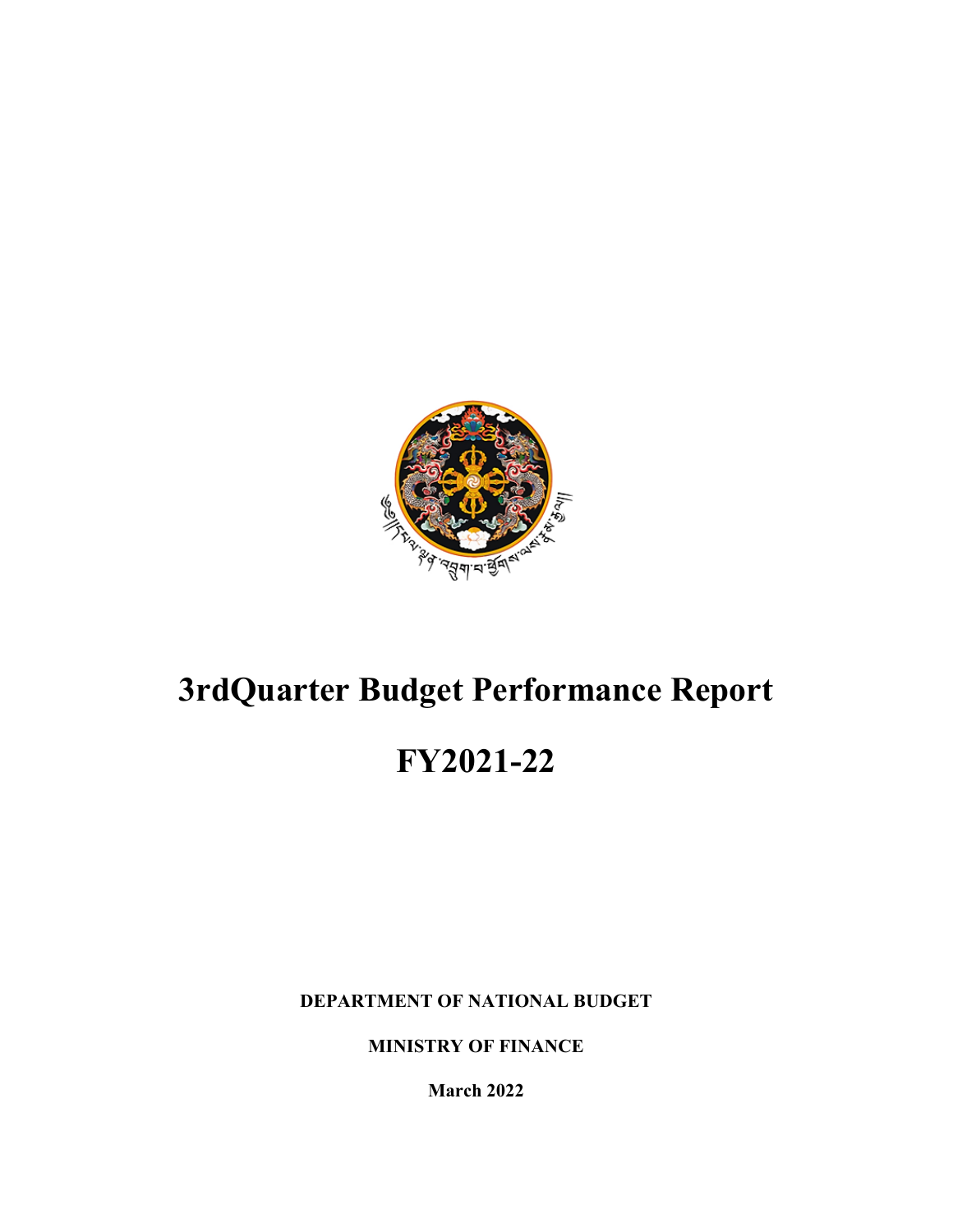| 2. |      |        |                                                                              |  |
|----|------|--------|------------------------------------------------------------------------------|--|
| 1. |      |        |                                                                              |  |
|    | 1.1. |        |                                                                              |  |
| 2. |      |        |                                                                              |  |
|    |      |        |                                                                              |  |
|    | 3.2. |        |                                                                              |  |
|    | 3.3. |        |                                                                              |  |
|    | 3.4. |        |                                                                              |  |
|    |      |        | This section reports the expenditure performances for the current FY and the |  |
|    |      | 3.4.1. |                                                                              |  |
|    |      | 3.4.2. |                                                                              |  |
|    |      | 3.4.3. |                                                                              |  |
| 4. |      |        |                                                                              |  |
| 5. |      |        |                                                                              |  |
| 6. |      |        |                                                                              |  |
|    | 6.1. |        |                                                                              |  |
|    | 6.2. |        |                                                                              |  |
| 7. |      |        |                                                                              |  |
| 8. |      |        |                                                                              |  |
|    |      |        |                                                                              |  |

# Contents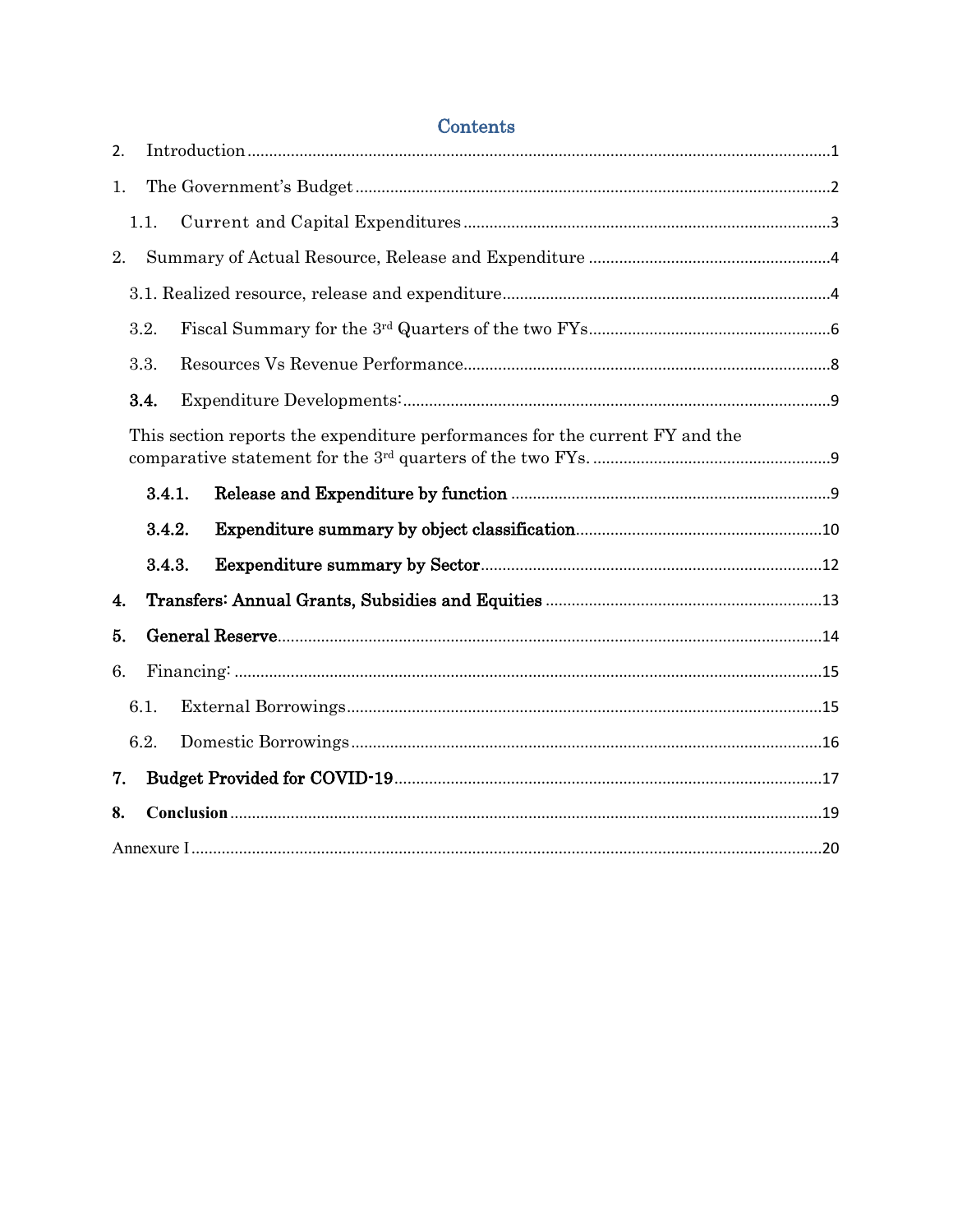# <span id="page-2-0"></span>2. Introduction

The Department of National Budget (DNB), Ministry of Finance is pleased to issue the 3rdQuarter Budget Performance Report for the FY 2021-2022 ending March 31, 2022.

The report highlights the budget and expenditure performance for the 3<sup>rd</sup>quarter including domestic revenue, grants realized and loans contracted to finance the fiscal deficit. Through this report the Department seeks to inform the Government, citizens and other relevant stakeholders on the performance of resources, budget and expenditure to enhance transparency in accordance with the global practices as well as responsibility bestowed upon by the Public Finance Act 2007 and amendment thereof. This report has been prepared in accordance with the budget classification framework adopted in the National Budget Report.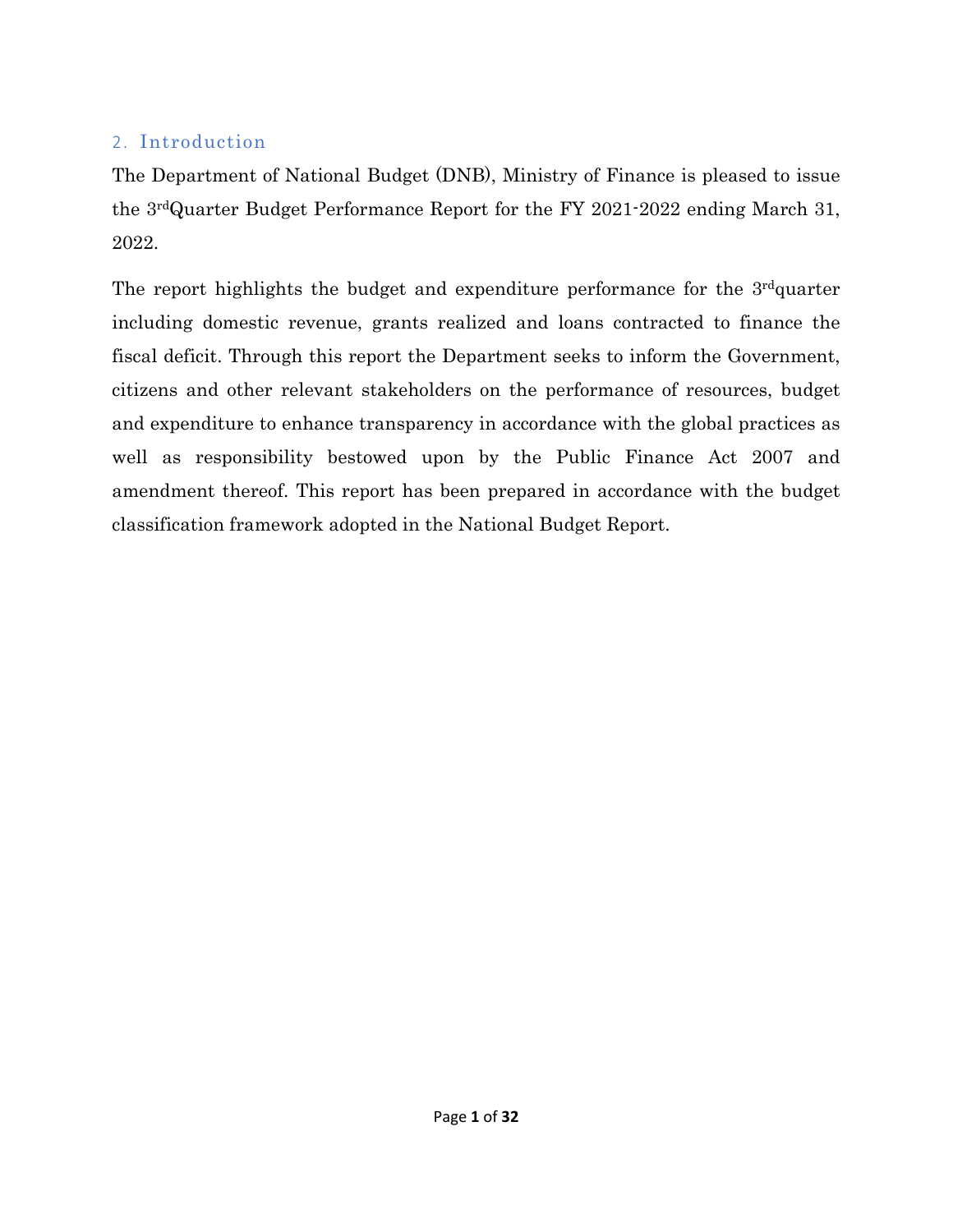# <span id="page-3-0"></span>1. The Government's Budget

The resources and expenditures have increased by 7percent and 6percent respectively. The increase in resource is mainly due to incorporation of Nu. 3,774.872 million under the donor support for implementation of various programs and activities during the FY. The details of amount incorporated under different donors are shown in Table 1. The programs and activities will be implemented by the relevant budgetary agencies.

The summary of total resources, expenditure and fiscal balance as compared to the

original estimates is shown in Figure 1.



FIGURE 1: BUDGET, RESOURCE&FISCAL BALANCE

# *(Source: DNB)*

*(Nu. In Millions)*

The fiscal balance as a percentage of GDP (Nu.199, 654.659million) has increased from 8.59 per cent to 8.85 per cent at the end of 3rdquarter mainly due to increase in external borrowings (Project Tied borrowings) amounting to Nu. 525.283 million.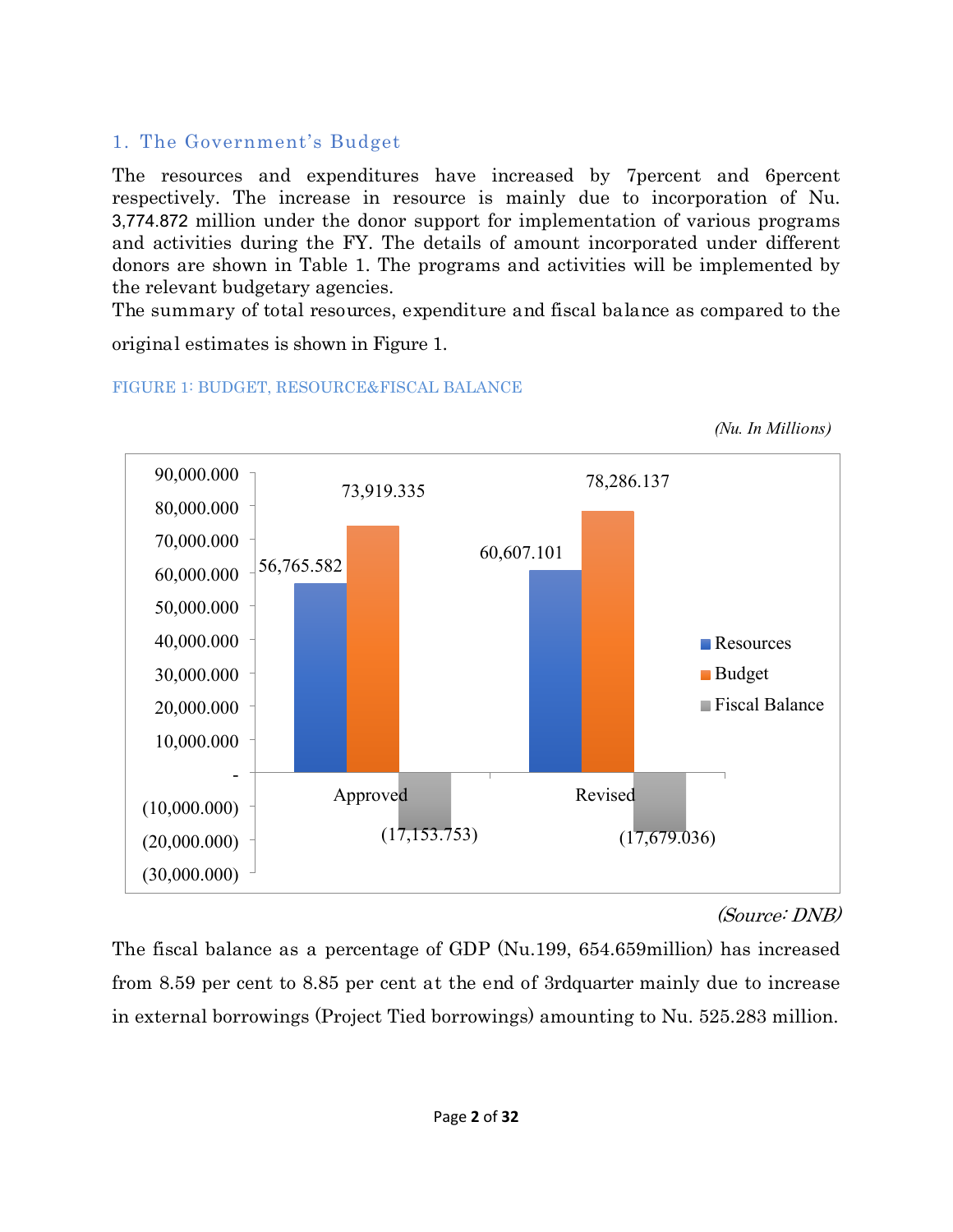#### TABLE 1: SUPPLEMENTARY INCORPORATION UNDER DONOR GRANT DURING THE 3RD **QUARTERS**

|  |  |  | (Nu. In Millions) |
|--|--|--|-------------------|
|--|--|--|-------------------|

|                | Table 1: Supplementary Incorporation under Donor |           |           |         |           |  |  |  |  |  |  |  |
|----------------|--------------------------------------------------|-----------|-----------|---------|-----------|--|--|--|--|--|--|--|
| Sl.<br>No.     | Name of Donor                                    | Q1        | Q2        | Q3      | Total     |  |  |  |  |  |  |  |
| 1              | ADB                                              | 77.531    | 6.738     | 146.680 | 230.949   |  |  |  |  |  |  |  |
| $\overline{2}$ | EU                                               | 94.800    | 37.956    | 2.065   | 134.821   |  |  |  |  |  |  |  |
| 3              | <b>AUSTRIAN</b>                                  | 24.933    | 35.553    | 6.783   | 67.269    |  |  |  |  |  |  |  |
| 4              | <b>GFATM</b>                                     | 60.500    | 3.769     | 3.073   | 67.342    |  |  |  |  |  |  |  |
| $\overline{5}$ | GoI                                              | 429.946   | (441.048) | 103.689 | 92.587    |  |  |  |  |  |  |  |
| 6              | <b>UN AGENCIES</b>                               | 87.122    | 106.369   | 8.786   | 202.277   |  |  |  |  |  |  |  |
| 7              | <b>WHO</b>                                       | 57.908    | 54.429    | 8.809   | 121.146   |  |  |  |  |  |  |  |
| 8              | PG & TSF                                         | 156.356   | 398.422   |         | 554.778   |  |  |  |  |  |  |  |
| 9              | OthersExternal/Internal                          | 265.914   | 1,779.315 | 258.474 | 2,303.703 |  |  |  |  |  |  |  |
|                | <b>TOTAL</b>                                     | 1,255.010 | 1,981.503 | 538.359 | 3,774.872 |  |  |  |  |  |  |  |

*Source DNB*

## <span id="page-4-0"></span>1.1. Current and Capital Expenditures

During the quarter, there is no change in the current expenditure in terms of percentage, however in absolute terms there is a slight decrease of Nu. 47.939 million. On the other hand, the capital budget has increased by 11.5 percent as compared to the approved budget. The details of the variance are show in Table 2.

TABLE 2: APPROVED BUDGET VS REVISED BUDGET FOR FY 2021-22

*(Nu. In Millions)*

| <b>Particulars</b> | Approved Budget   Revised Budget |            | % change |
|--------------------|----------------------------------|------------|----------|
| <b>Current</b>     | 35,598.664                       | 35,550.725 | $-0.13%$ |
| <b>Capital</b>     | 38,320.671                       | 42,735.412 | 11.52%   |
| <b>Total</b>       | 73,919.335                       | 78,286.137 | $5.91\%$ |

*Source: DNB*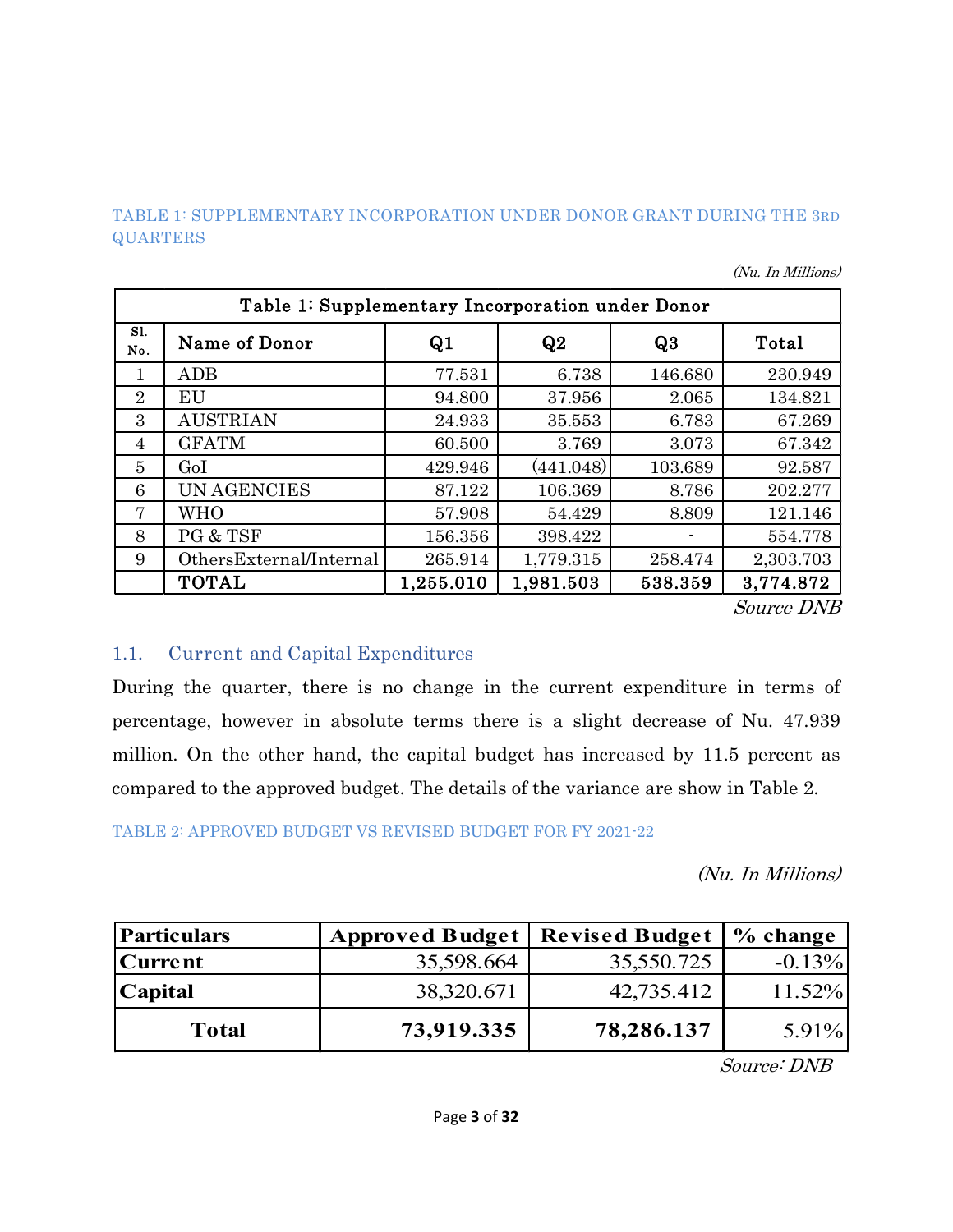#### *\*The current budget excludes Nu.14.670 m provided for DGRK*

The nominaldecrease in current expenditure was mainly attributed from reappropriation of budget from current to capital as admissible by FRR.

On the other hand, the increase in capital budget was attributed from incorporation of funds amounting to Nu. 4,414.741 m (external grants Nu. 3,774.872 m & internal grants Nu. 66.647 m, Nu. 525.283 m external borrowings and reappropriation from recurrent to capital Nu 47.939 m) during the quarter.





*Source: DNB*

# <span id="page-5-0"></span>2. Summary of Actual Resource, Release and Expenditure

This section reports the position of actual resource, release and expenditures. It also covers information on year-on-year comparison of fiscal position till the end of FY.

## <span id="page-5-1"></span>3.1. Realized resource, release and expenditure

The following Figure 3 elucidatesactual resources realized, budget released, and expenditure incurred during the 3r quarter. As shown in the figure, the resources realized during the quarter was less than the releaseprovided.The excess release against the actual resources realized indicates that Government has pre-financed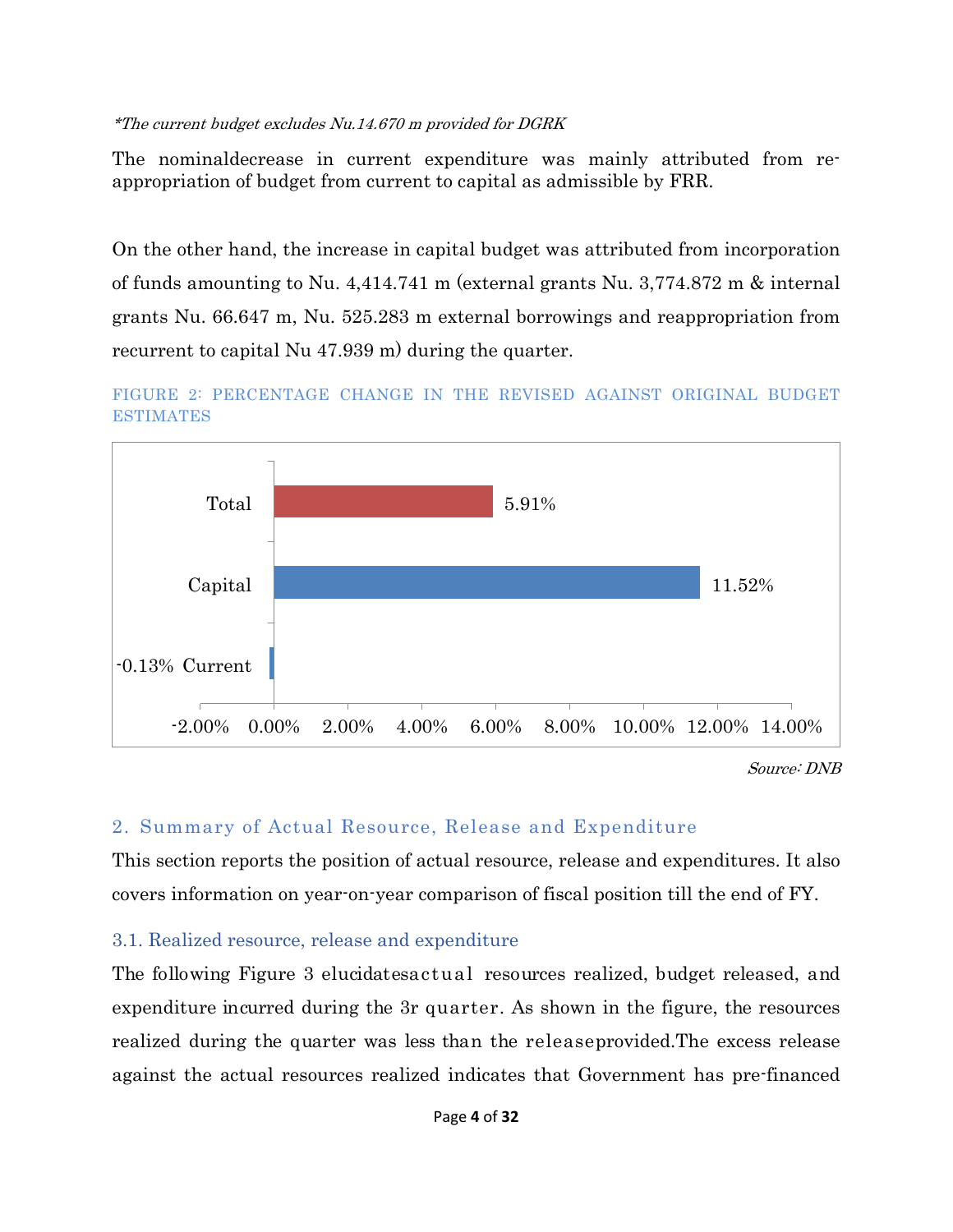some of the donor funded activities where the release has not been received yet from the donor partner. This is an interim measure that government undertakes to meet the cash requirement indicated by the budgetary agencies in executing the donor funded activities.

The expenditure reported isless as compared to the release provided. However, it is expected that, portion of release will be in the form of advances which will be booked as expenditure when the bills are submitted for settlement. Although, some portion of the release can be construed as expenditure (those provided as advances), there could still be some portion of release which are not used indicating cash lying idle in the LCs. Therefore, the budgetary agencies are urged to submit a realistic release forecast to enhance sound cash management.



FIGURE 3: REALIZED RESOURCES, RLEASE AND EXPDNITURE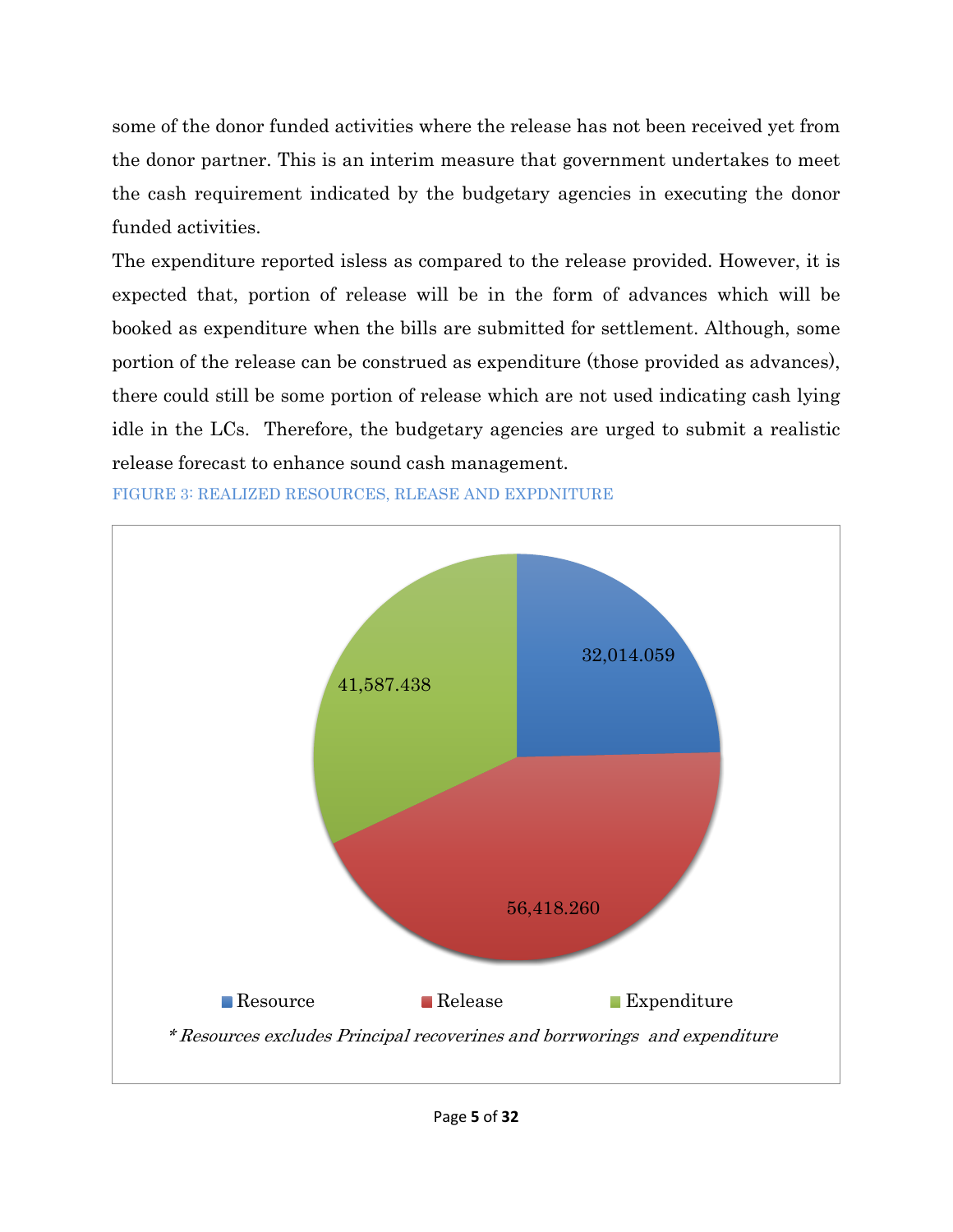#### *Source: DNB*

## <span id="page-7-0"></span>3.2. Fiscal Summary for the 3rd Quarters of the two FYs

Table 3 illustrates the year-on-year comparison of fiscal performance for the 3 rdquarter of the two FYs. During the FY, the total resources performance has been decreased by 42 percent as compared to the last FY for the same period.

On the other hand, the expenditure performance has increased by 17% when compared to the last FY of the same quarter. Due to increase in expenditure performances and decreased in the receipts (revenue& grants), the fiscal balance has increased by 213 percent as compared to the last FY for the same period which was financed through borrowings.

The comparison is further substantiated in Figure 4.

TABLE 3: FISCAL SUMMARY OF FY 2020-21 AND FY 2021-22.

*(Nu. In millions)*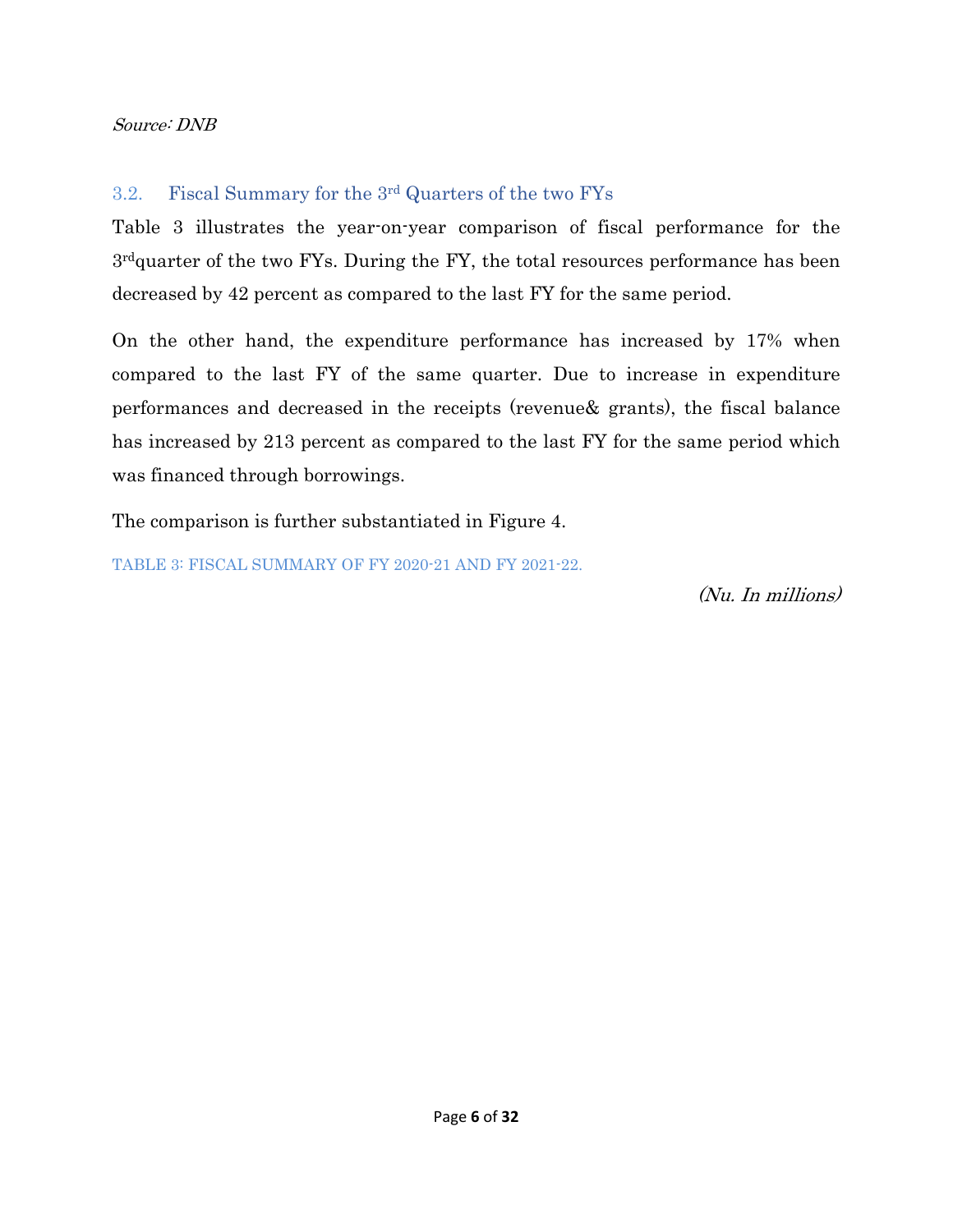| Particulars               | FY2020-21<br>Actual | FY 2020-21<br>Actual<br>(July -March) | FY 2021-22<br>Actual<br>(July March) | % Change |
|---------------------------|---------------------|---------------------------------------|--------------------------------------|----------|
| <b>Total Resources</b>    | 49,647.800          | 45,466.073                            | 32,014.059                           | $-42%$   |
| 1.Domestic Receipts       | 35,855.445          | 33,280.980                            | 22,182.513                           | $-50%$   |
| 2. Other Receipts         | 462.909             | 362.067                               | 349.440                              | $-4%$    |
| 3.Grants                  | 13,329.446          | 11,823.026                            | 9,482.106                            | $-25%$   |
| <b>Total Expenditure</b>  | 53,262.137          | 34,621.349                            | 41,587.438                           | 17%      |
| 1.Current                 | 31,743.256          | 22,808.297                            | 25,298.716                           | 10%      |
| 2.Capital                 | 21,518.880          | 11,813.052                            | 16,288.722                           | 27%      |
| Overall Balance           | (3,614.337)         | 10,844.724                            | (9,573.379)                          | 213%     |
|                           |                     |                                       |                                      |          |
| Net Lending               | 753.412             | 921.057                               | 3,630.771                            | 75%      |
| Principle recoveries      | 2,412.600           | 2,171.557                             | 3,643.941                            | 40%      |
| Less: Lending             | 1,659.188           | 1,250.500                             | 13.170                               | -9395%   |
| Net external borrowing    | 1,370.624           | $\left( 843.868\right)$               | (4,220.247)                          | 80%      |
| Project-tied borrowing    | 1,073.153           | 739.910                               | 119.526                              | $-519%$  |
| Program borrowing         | 4,022.531           | 1,471.465                             | 397.522                              |          |
| Less: Repayment           | 3,725.060           | 3,055.243                             | 4,737.295                            | 36%      |
| Net internal borrowing    | 2,124.036           | 77.189                                | (589.476)                            | 113%     |
| <b>Internal Borrowing</b> | 10,817.972          | 3,700.000                             | (13,636.531)                         | 127%     |
| Less: Repayment           | 12.270              |                                       |                                      |          |

*Source: DRC/DPA/DMEA/DNB*

FIGURE 4: RESROUCES, EXPENDITURE AND FINANCING PERFORMANCE TILL THIRD QUARTERS OF FY 2020-21 AND 2021-22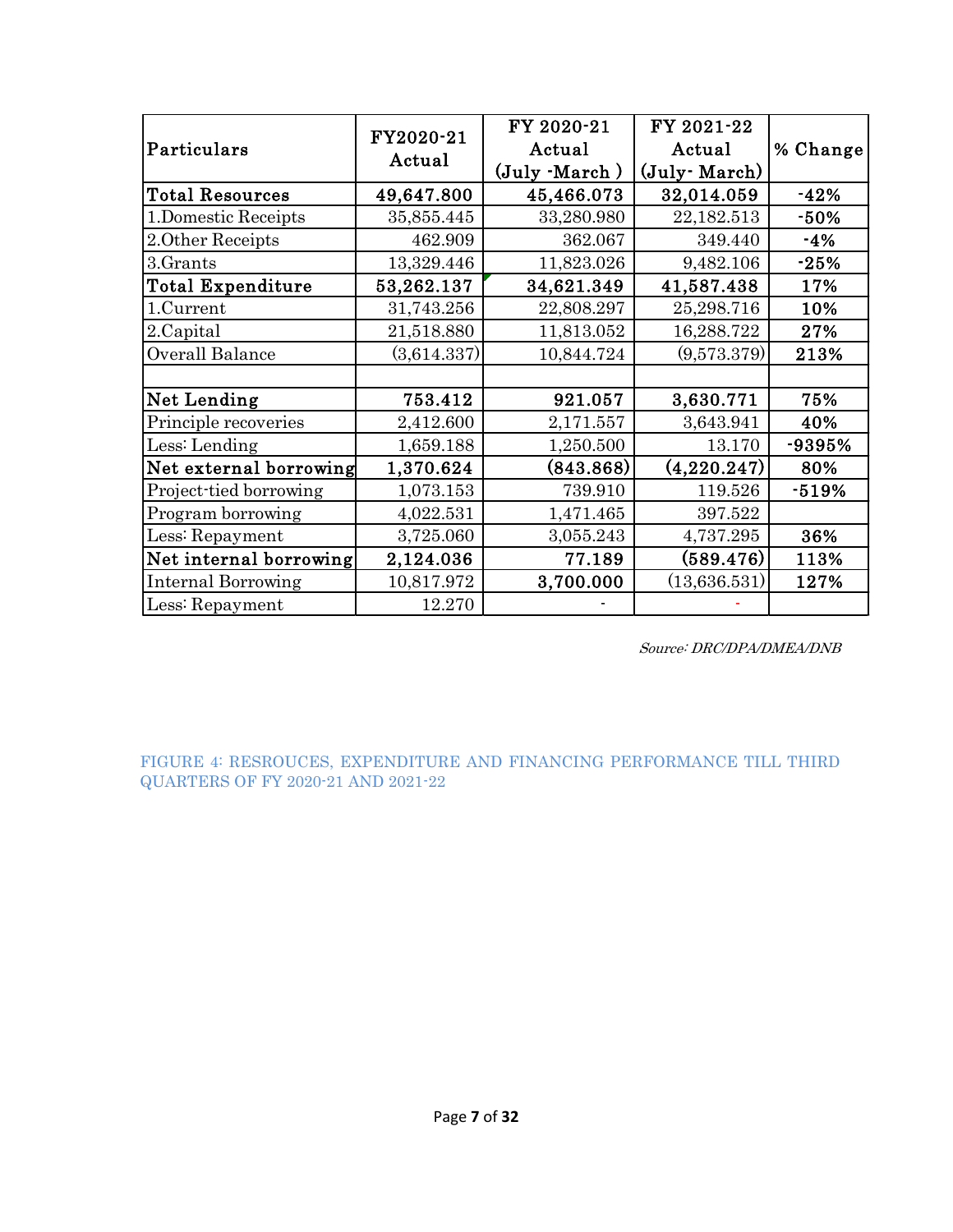

## <span id="page-9-0"></span>3.3. Resources Vs Revenue Performance

Table 4 illustrates performance of resources realized against estimates for the FY. The total resource realized at the end of the3RDquarter is 54percent against the estimates.Of the total resources realized, domestic resource is 62%, external grant is 46% and other receipts is 55%.

TABLE 4: SUMMARY OF RSOURCES AS OF 31STMarch 2022.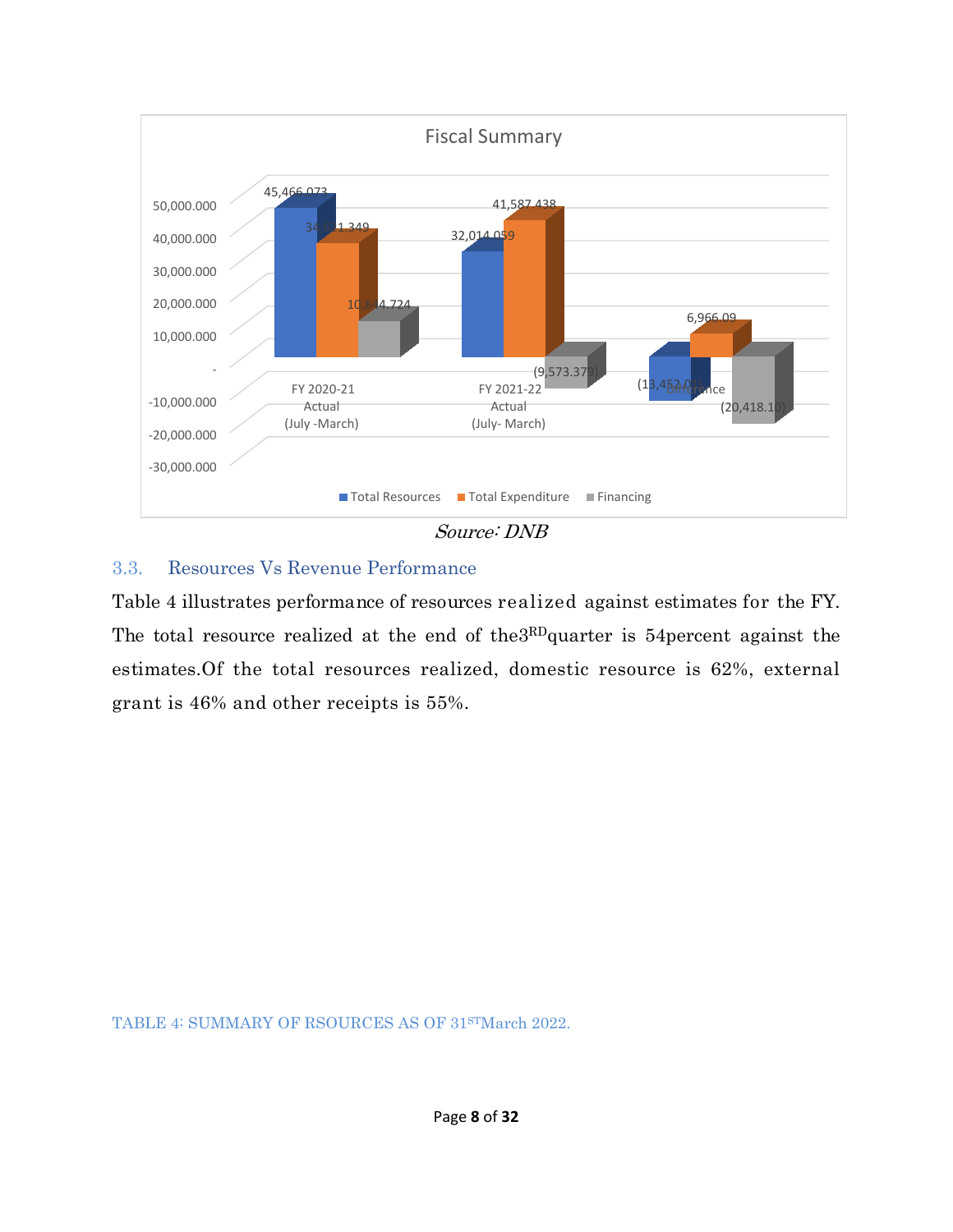| Table 4: Summary of Resources as of 31st March 2022 |                  |                 |              |          |
|-----------------------------------------------------|------------------|-----------------|--------------|----------|
|                                                     |                  | <b>Realized</b> |              |          |
|                                                     | <b>Estimates</b> |                 | Total        | %        |
| <b>Type of Resource</b>                             | for the FY       | Q3              | $(Q1+Q2+Q3)$ | Realized |
| <b>Domestic Receipts</b>                            | 35,600.000       | 4,516.693       | 22,182.513   | 62%      |
| Tax                                                 | 22,931.188       | 3,175.516       | 13,955.498   | 61%      |
| Non-Tax                                             | 12,668.812       | 1,341.177       | 8,227.015    | 65%      |
| Grants                                              | 20,525.311       | 2,523.188       | 9,482.106    | 46%      |
| Program Grant                                       | 4,186.555        |                 | 1,650.000    | 39%      |
| i) GoI PG                                           | 3,025.611        |                 | 850.000      | 28%      |
| ii) TSF                                             | 1,160.944        |                 | 800.000      | 69%      |
| <b>Project Tied Grant</b>                           | 16,338.756       | 2,523.188       | 7,832.106    | 48%      |
| i) GoI                                              | 12,584.300       | 2,223.188       | 5,275.908    | 42%      |
| ii) Others                                          | 3,754.456        | 300.000         | 2,556.198    | 68%      |
| <b>Other Receipts</b>                               | 640.271          | 211.226         | 349.440      | 55%      |
|                                                     |                  |                 |              |          |
| <b>External Borrowings</b>                          | 6,086.051        | 277.996         | 397.522      | 7%       |
|                                                     |                  |                 |              |          |
| ecoveries of Loan Principa                          | 3,994.986        | 1,680.336       | 3,643.941    | 91%      |
|                                                     |                  |                 |              |          |
| Total                                               | 66,846.619       | 9,209.439       | 36,055.522   | 54%      |

*Source: DRC/DPA/DNB/DMEA*

# <span id="page-10-0"></span>**3.4.** Expenditure Developments:

<span id="page-10-1"></span>This section reports the expenditure performances for the current FY and the comparative statement for the 3rd quarters of the two FYs.

# <span id="page-10-2"></span>**3.4.1. Release and Expenditure by function**

The actual expenditure by function is as shown in the Table 5. Against the release of Nu. 56,418.260 million, the expenditure reported is Nu. 46,337.903million (*Current – Nu. 26,299.493 m, Capital – Nu. 16,296.981 m and Lending Nu 13.170 m and Repayment- Nu. 4,737.295 m*) which is 56 percent of the revised budget at the end of 3rdquarter.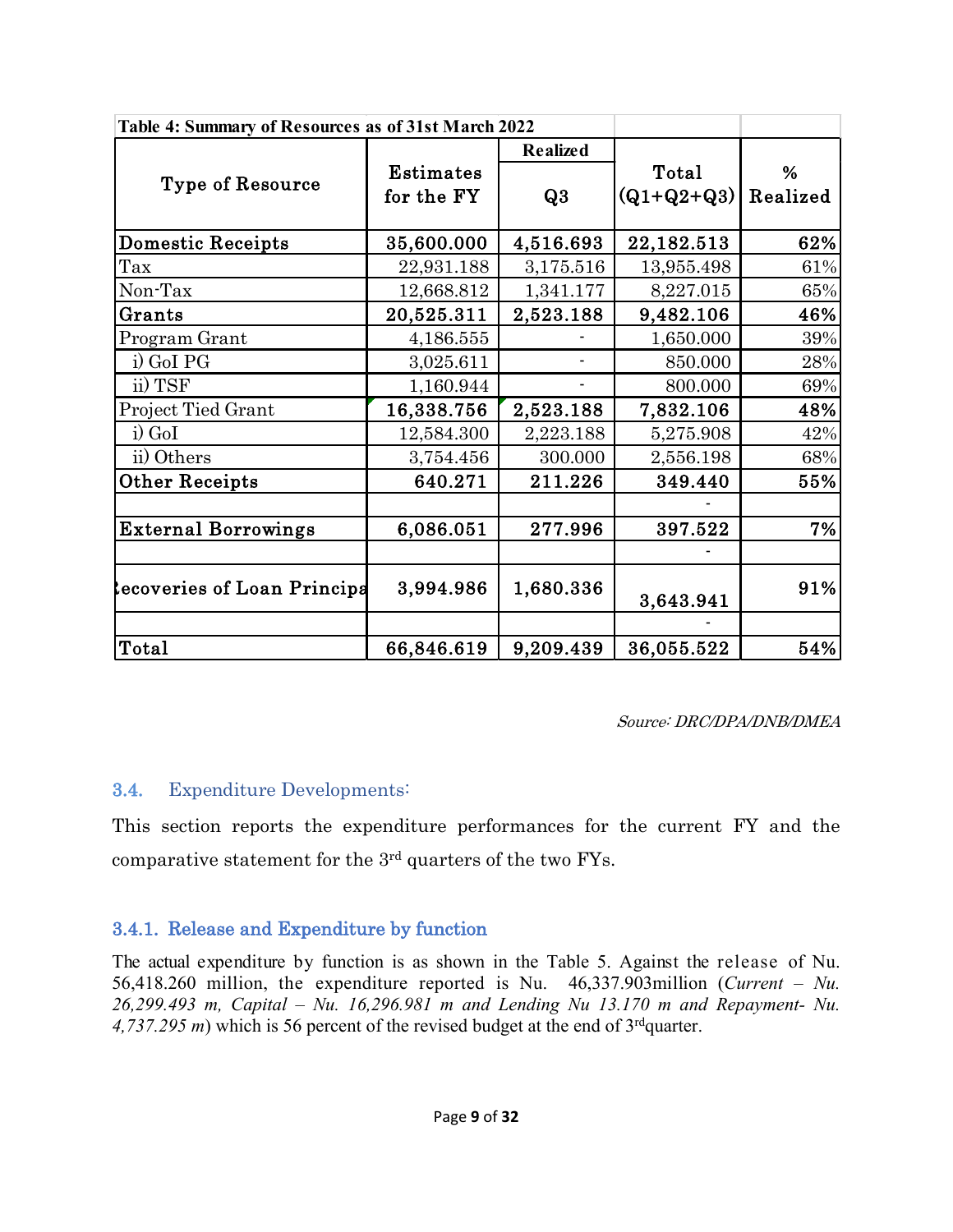The total release at the end of 3<sup>rd</sup>quarter constitutes of 66% against the revised budget while the total expenditure stands at 56 per cent of the revised budget. The overall expenditure excludes advances sanctioned during the FY.

|                          |            |                                    |            |            |             |            |                           | (Nu. In millions) |
|--------------------------|------------|------------------------------------|------------|------------|-------------|------------|---------------------------|-------------------|
|                          |            | Revised                            | Release    |            | Expenditure |            |                           |                   |
| Agency<br>Category       | Original   | Budget as of<br>31st March<br>2022 | Q3         | Total      | Q3          | Total      | Total<br>Release<br>$%$ * | Total<br>Expdt %* |
| Judiciary                | 389.802    | 404.630                            | 88.773     | 300.763    | 84.254      | 266.190    | 74%                       | 66%               |
| Constitutional<br>bodies | 751.229    | 1,254.167                          | 320.703    | 928.127    | 269.033     | 559.971    | 74%                       | 45%               |
| Autonomous               | 7,156.528  | 8,295.550                          | 1,948.222  | 5,816.408  | 1,596.433   | 4,696.242  | 70%                       | 57%               |
| Ministry                 | 39,589.832 | 40,710.051                         | 10,736.795 | 27,844.779 | 7,383.063   | 19,999.752 | 68%                       | 49%               |
| Dzongkhag                | 19,049.753 | 20,299.883                         | 4,252.397  | 14,373.101 | 4,621.194   | 12,339.602 | 71%                       | 61%               |
| Gewog                    | 3,479.197  | 3,602.583                          | 730.404    | 2,107.024  | 762.858     | 1,641.436  | 58%                       | 46%               |
| Thromde                  | 3,502.994  | 3,719.273                          | 705.797    | 2,238.417  | 659.173     | 2,084.245  | 60%                       | 56%               |
| Total                    | 73,919.335 | 78,286.137                         | 18,783.091 | 53,608.619 | 15,376.008  | 41,587.438 | 68%                       | 53%               |
| Lending                  | 909.400    | 909.400                            |            |            | 13.170      | 13.170     | 0%                        | $1\%$             |
| Repayment                | 5,654.415  | 5,654.415                          |            | 2,809.641  | 2,009.458   | 4,737.295  | 50%                       | 84%               |
| Total                    | 80,483.150 | 84,849.952                         | 18,783.091 | 56,418.260 | 17,398.636  | 46,337.903 | 66%                       | 55%               |

#### TABLE 5: BUDGET AND EXPENDITURE BY FUNCTION

*\*Against revised budget Source: DNB/DPA*

# <span id="page-11-0"></span>**3.4.2. Expenditure summary by object classification**

The revised current budget as of  $31$ <sup>st</sup>March, 2022 is Nu. 35,550.725 million which is a 12 percent increased as compared to the actual current expenditure of the previous FY 2020- 21 which was Nu. 31,743.256 million. The increase in the current expenditure was mainly on account of increase in interest payment and mandatory expenditure as compared to the FY 2020-21.

Similarly, the revised capital budget excluding the Lending and Repayment as of 31<sup>st</sup>March, 2022 is Nu. 42,735.412 million which is 58 percent more as compared to the actual expenditure of the previous FY 2020-21 which was Nu. 26,915.398 million. The increase in the capital budget was on account of increased allocation of capital budget during the current FY as compared to the previous FY.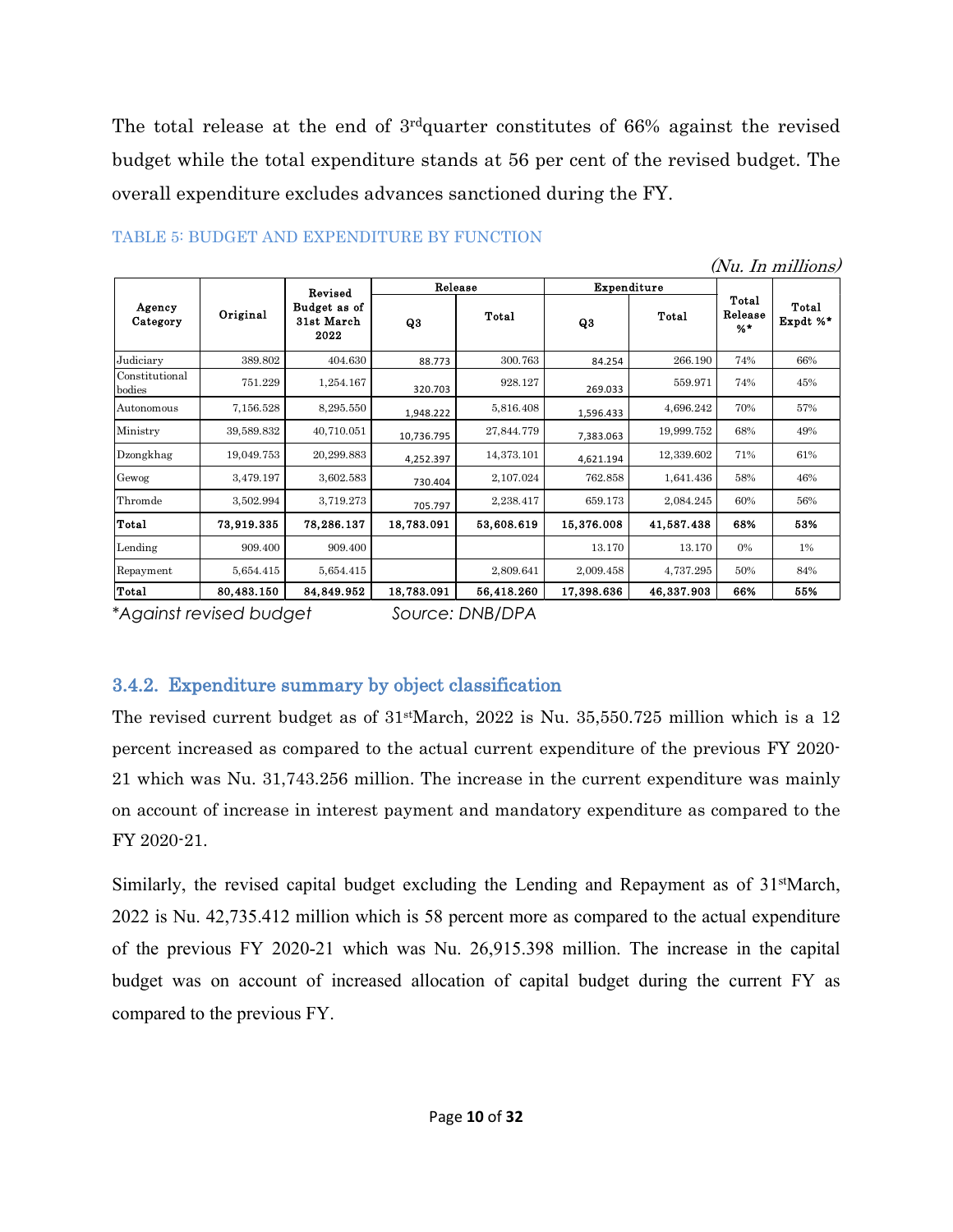Of the revised current budget for FY 2021-22, the actual expenditure reported at the end of 3rd quarter is Nu 25,298.716 million which is an increase of around 11 percent from the FY 2020- 21 expenditures ofNu22,808.297 million reported during the same period.

Similarly, of the revised capital budget for FY 2021-22, the actual expenditure reported till the end of the 3<sup>rd</sup>quarter is Nu. 16,288.722 million which is an increase of 38 percent as compared Nu 11,813.052 m last FY 2020-21 during the same period. The increase in the expenditure performance is mainly due to relaxation of COVID-19 restrictions.

The Expenditure summary by object classification is shown in Table 6:

TABLE 6: EXPENDITURE SUMMARY BY OBC FOR THE 3RD QRT OF TWO FYs

*(Nu. in millions)*

| <b>Particulars</b>             | Actual<br>FY2020/21<br>(July -March) | Actual<br>FY2021/22<br>(July -March) |
|--------------------------------|--------------------------------------|--------------------------------------|
| 1. Salary & Wages              | 14,164                               | 14,863                               |
| 2. Operations & M anagement    | 4,495                                | 5,104                                |
| 3. Subsidies and grants        | 2,479                                | 2,535                                |
| 4. Interest                    | 1,671                                | 2,798                                |
| Total                          | 22,808                               | 25,299                               |
| <b>Particulars</b>             | Actual<br>FY2020/21<br>(July -March) | Actual<br>FY2021/22<br>(July -March) |
| Structure                      | 6,723                                | 9,432                                |
| Training HRD and Awareness     | 1,042                                | 1,318                                |
| Vehicles                       | 202                                  | 313                                  |
| Plants & Equipments            | 1,466                                | 1,609                                |
| Office Furniture $&$ Equipment | 122                                  | 410                                  |
| <b>Professional Services</b>   | 365                                  | 851                                  |
| Lending                        | 1,251                                | 13                                   |
| Repayment                      | 3,055                                | 4,737                                |
| <b>Grants and Equity</b>       | 1,200                                | 707                                  |
| Others                         | 694                                  | 1,649                                |
| <b>TOTAL</b>                   | 16,119                               | 21,039                               |
|                                | 38,927.092                           | 46,337.903                           |

*Source: DNB*

The comparison of expenditures (Current and Capital) for the two FYs during the same quarter is shown in Figure 5 & 6 respectively: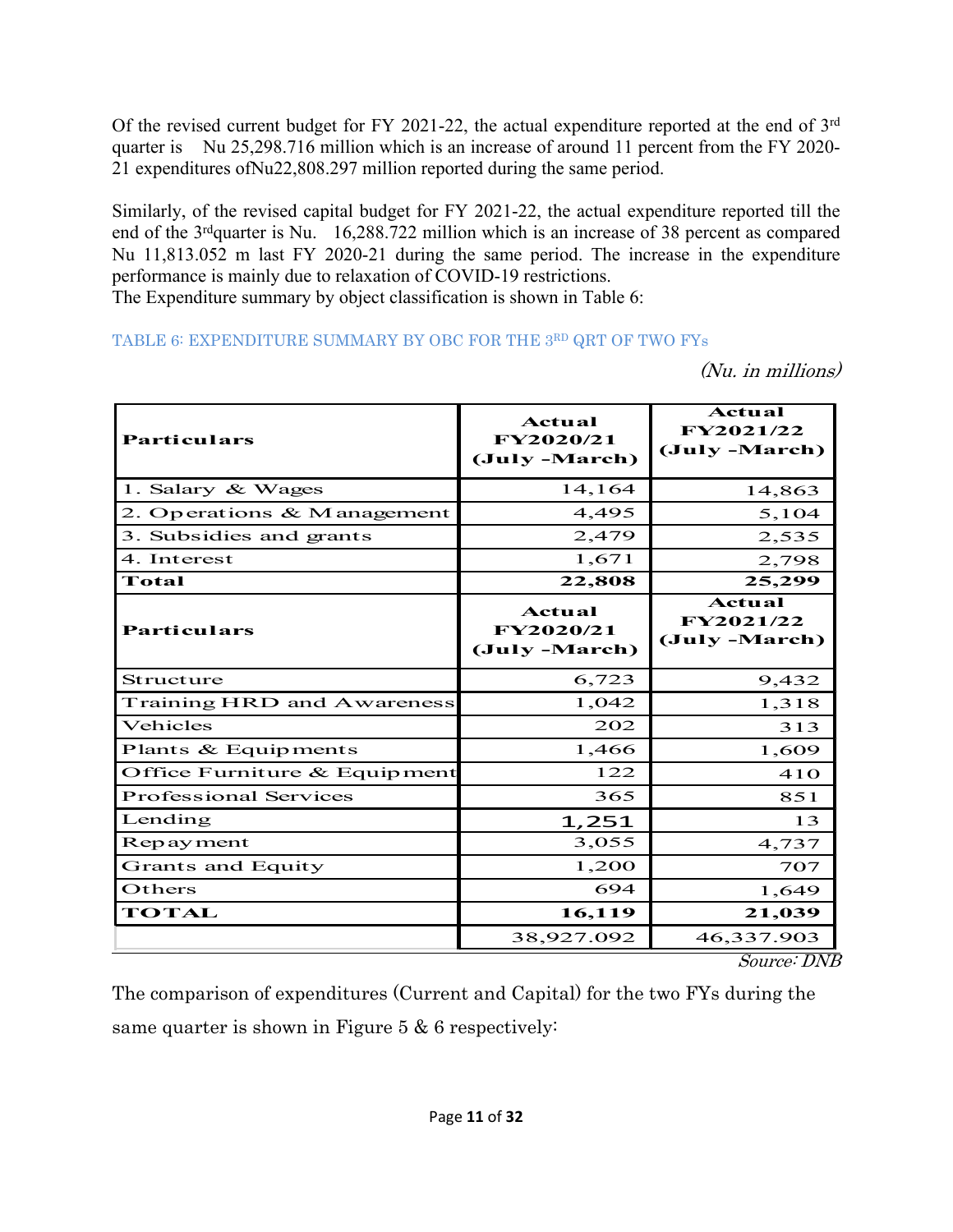

#### FIGURE 5: RECURRENT EXPENDITURE COMPARISION BETWEEN TWO FYs.

#### *Source: DNB*

#### FIGURE 6: CAPITAL EXPENDITURE COMPARISION BETWEEN TWO FYs



## <span id="page-13-0"></span>**3.4.3. Eexpenditure summary by Sector**

The Table 7 below represents sector wise expenditure summary for the  $3<sup>rd</sup>$ quarters ofthe two FYs. The overall expenditure performance shows an improvement of 22per cent as compared to last FY during the same period.

Page **12** of **32**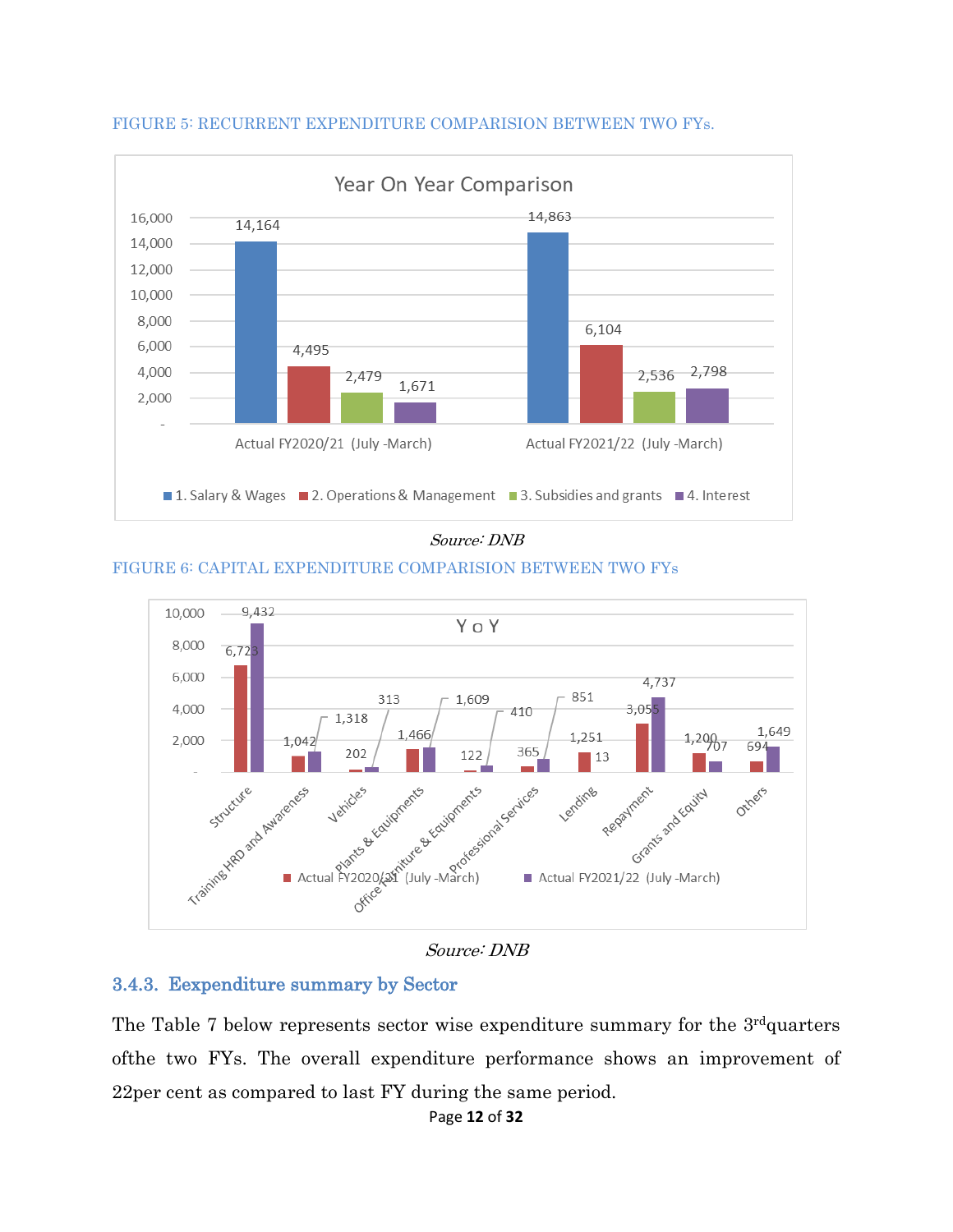*(Nu. In Millions)*

| <b>Sectors</b>                               | <b>Expenditure</b><br><b>Revised Budget</b><br><b>Actual</b><br><b>Actual</b><br>FY2021/22<br><b>Expenditure</b><br>FY2020/21<br>FY2020/21<br>31st March<br>(July -March) |            | <b>Expenditure</b><br><b>Actual</b><br>FY2021/22<br>(July - March) | <b>Difference</b><br>$(% \mathbf{A}\otimes \mathbf{A})$ (% age) |        |
|----------------------------------------------|---------------------------------------------------------------------------------------------------------------------------------------------------------------------------|------------|--------------------------------------------------------------------|-----------------------------------------------------------------|--------|
| <b>Social Services (A)</b>                   | 17,153.055                                                                                                                                                                | 19,439.888 | 11,018.079                                                         | 10,600.139                                                      | $-4%$  |
| Health                                       | 6,451.566                                                                                                                                                                 | 8,213.747  | 4,277.261                                                          | 4,763.093                                                       | 11%    |
| Education                                    | 10,701.489                                                                                                                                                                | 11,226.141 | 6,740.818                                                          | 5,837.046                                                       | $-13%$ |
| Economic & Public<br><b>Services (B)</b>     | 16,740.894                                                                                                                                                                | 23,420.243 | 7,701.186                                                          | 10,176.404                                                      | 32%    |
| Agriculture                                  | 8,506.723                                                                                                                                                                 | 9,806.869  | 3,867.660                                                          | 4,708.716                                                       | 22%    |
| Communications                               | 904.286                                                                                                                                                                   | 1,170.546  | 429.774                                                            | 489.343                                                         | 14%    |
| Housing and Community                        | 3,113.706                                                                                                                                                                 | 4,871.195  | 1,379.941                                                          | 1,557.752                                                       | 13%    |
| Energy                                       | 267.809                                                                                                                                                                   | 291.059    | 182.029                                                            | 152.244                                                         | $-16%$ |
| Mining and Manufacturing                     | 1,116.213                                                                                                                                                                 | 2,493.840  | 673.312                                                            | 1,214.995                                                       | 80%    |
| Roads                                        | 2,832.157                                                                                                                                                                 | 4,786.734  | 1,168.470                                                          | 2,053.353                                                       | 76%    |
| <b>Cultural Services (C)</b>                 | 2,535.436                                                                                                                                                                 | 2,734.656  | 1,182.586                                                          | 1,247.765                                                       | 6%     |
| <b>General Public Services</b><br><b>(D)</b> | 18,788.894                                                                                                                                                                | 31,486.224 | 12,351.506                                                         | 17,018.178                                                      | 38%    |
| <b>Law and Order Services</b><br><b>(E)</b>  | 3,440.375                                                                                                                                                                 | 3,949.933  | 2,367.992                                                          | 2,544.952                                                       | 7%     |
| TOTAL $(A+B+C+D+E)$                          | 58,658.654                                                                                                                                                                | 81,030.944 | 34,621.349                                                         | 41,587.438                                                      | 20%    |
| Repayment                                    | 3,737.329                                                                                                                                                                 | 5,654.415  | 3,055.243                                                          | 4,737.295                                                       | 55%    |
| Lending                                      | 1,659.188                                                                                                                                                                 | 909.400    | 1250.500                                                           | 13.170                                                          | $-99%$ |
| <b>GRAND TOTAL</b>                           | 64,055.171                                                                                                                                                                | 87,594.759 | 38,927.092                                                         | 46,337.903                                                      | 19%    |

*Source: DNB/DPA*

# <span id="page-14-0"></span>**4. Transfers: Annual Grants, Subsidies and Equities**

The Table 8 shows the list of budgetary support rendered in the form of transfers. The transfers are mainly allocated as annual grants for local governments, subsidies and equities for State Own Enterprises and grants to other non-budgetary agencies. During the FY, the overall grants expenditure performance has increased by 29 per cent as compared to the FY 2020-21.

The overall increase in the expenditure performances was attributed from the expenditure performance under grants components which includes the expenditure reported by the LGs with 20 percent increase as compared to last FY.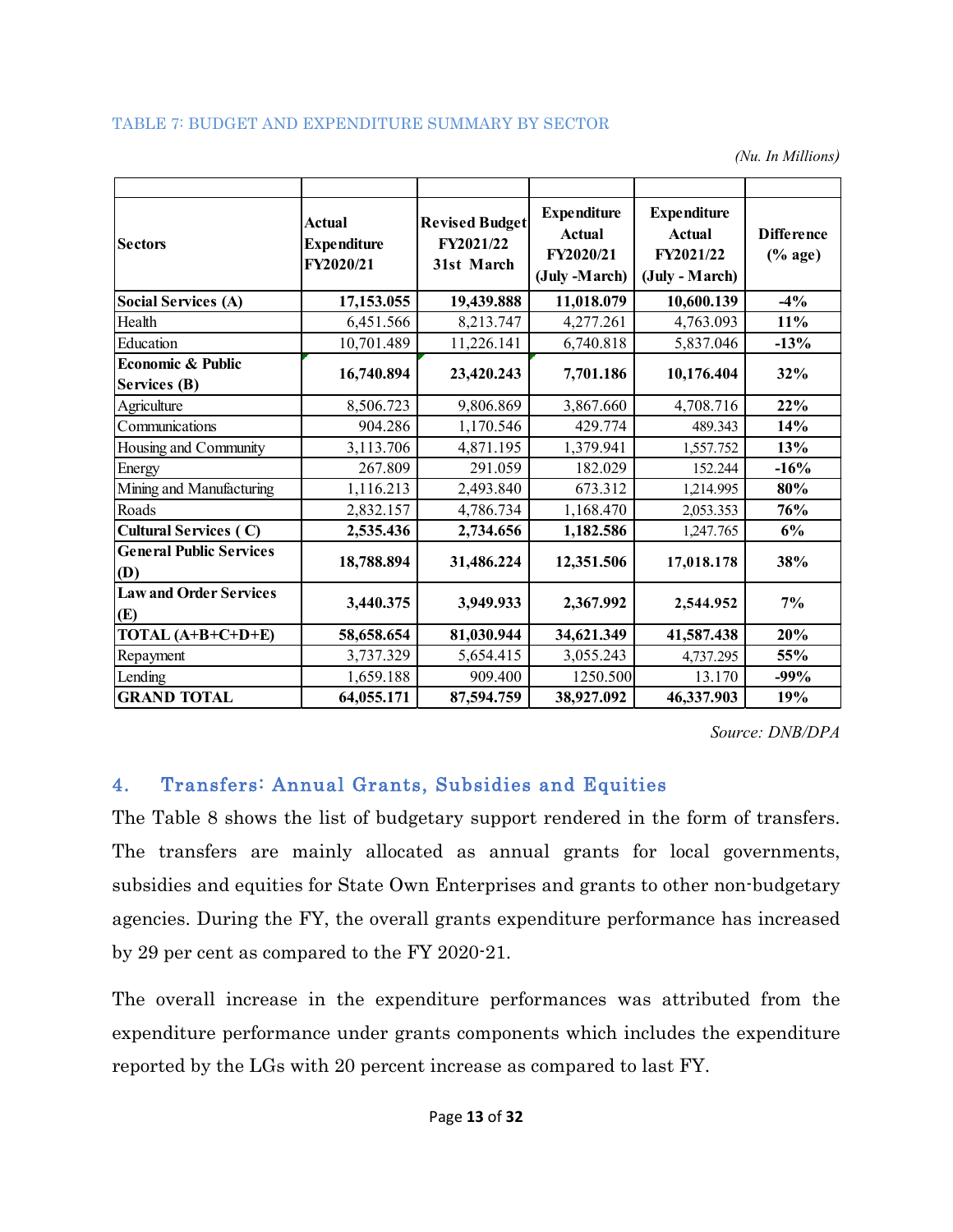| Sl.<br>No.     | Agencies                                                                                                       | Actual<br>FY2020/21 | <b>Budget</b><br>FY2021/22<br>31st March | Actual<br>FY2020/21<br>$(July -$<br>March) | Actual<br>FY2021/22<br>(July March) | Differen<br>ce (%) |
|----------------|----------------------------------------------------------------------------------------------------------------|---------------------|------------------------------------------|--------------------------------------------|-------------------------------------|--------------------|
|                | <b>A. GRANTS</b>                                                                                               |                     |                                          |                                            |                                     |                    |
| 1              | Bhutan Economic Stabilization Fund                                                                             | 200.000             | 200.000                                  | 100.000                                    | 100.000                             | 0%                 |
| $\overline{2}$ | Support to Bhutan Red Cross Society                                                                            | 6.325               | 4.470                                    | 6.325                                      | 4.470                               | $-41%$             |
| 3              | Support to Bhutan Alternative Dispute Resolution Center (ADRC)                                                 | 4.640               | 4.301                                    | 3.480                                      | 4.280                               | 19%                |
| $\overline{4}$ | Support to Bar Council                                                                                         | 2.000               | 2.146                                    | 2.000                                      | 2.146                               | 7%                 |
| $\overline{5}$ | Bhutan Chambers and Commerce Industries (BCCI)                                                                 | 10.500              | 35.500                                   |                                            | 35.500                              | 100%               |
| 6              | ADB Support to Druk Holding and Investment for Phuentsholing<br>Township Development Project.                  | 487.444             | 375,000                                  | 10.500                                     |                                     |                    |
|                | Sub-total Others                                                                                               | 710.909             | 621.417                                  | 122.305                                    | 146.396                             | 16%                |
| $\mathbf{1}$   | Annual Dzongkhag Grant (ADG)                                                                                   | 17.090.148          | 20.299.883                               | 10,010.990                                 | 12.339.604                          | 19%                |
| $\overline{2}$ | Annual Grant for Gewogs (205 Gewogs)                                                                           | 3,489.054           | 3,602.583                                | 1,371.703                                  | 1,641.436                           | 16%                |
| $\mathcal{S}$  | Annual Thromde Grant (ATG)                                                                                     | 2,761.321           | 3,719.273                                | 1,535.498                                  | 2,084.245                           | 26%                |
|                | Sub-total Local Government                                                                                     | 23,340.523          | 27,621.739                               | 12,918.191                                 | 16,065.285                          | 20%                |
|                | Total Grants (A)                                                                                               | 24,051.432          | 28,243.156                               | 13,040.496                                 | 16,211.681                          | 20%                |
|                | <b>B: Subsidv</b>                                                                                              |                     |                                          |                                            |                                     |                    |
| $\mathbf{1}$   | Bhutan Broadcasting Service Corporation Limited                                                                | 180.913             | 235.707                                  | 146.257                                    | 142.116                             | $-3%$              |
| $\overline{2}$ | Subsidy for Domestic power Tariff                                                                              | 1,496.282           | 1,471.000                                | 983.961                                    | 928.420                             | $-6%$              |
| 3              | Maintenance of government quarters in Dzongkhags -NHDCL                                                        | 5.000               | 5.000                                    | 5.000                                      |                                     |                    |
| $\overline{4}$ | Hiring of farm machinery -FMCL                                                                                 | 54.705              | 31.364                                   | 36.288                                     | 30.771                              | $-18%$             |
| 5              | Operational Subsidy to FMCL                                                                                    | 27.500              |                                          | 7.500                                      |                                     |                    |
| 6              | Operational Subsidy to Green Bhutan Corporation Limited (GBCL)                                                 | 4.200               |                                          | 4.200                                      | 22.588                              | 81%                |
| $\overline{7}$ | Subsidy to FCBL - buy back scheme                                                                              |                     | 30.695                                   |                                            | 30.695                              | 100%               |
| 8              | Operational subsidy for community service centers                                                              |                     | 74.129                                   |                                            |                                     |                    |
|                | Sub-total SoE                                                                                                  | 1,768.599           | 1,847.895                                | 1,183.206                                  | 1,154.590                           | $-2%$              |
| $\mathbf{1}$   | Interest subsidy for third aircraft-Drukair                                                                    | 91.056              | 72.401                                   | 91.056                                     | 72.401                              | $-26%$             |
| $\overline{2}$ | Interest subsidy for purchase of ATR42-600-Drukair                                                             | 25.566              | 35.185                                   | 25.566                                     | 19.793                              | $-29%$             |
| $\mathbf{3}$   | Interest subsidy for loan availed for establishment of integrated agro<br>processing plant at Lingmithang-BAIL | 7.103               | 11.210                                   | 7.103                                      | 5.579                               | $-27%$             |
| $\overline{4}$ | Interest subsidy on OD facility to facilitate timely payment to<br>farmers-FCBL                                | 6.399               |                                          |                                            | 2.625                               | 100%               |
| 5              | Subsidy to NHDC Debt Servicing for Phuentsholing Housing<br>Complex                                            | 57.312              | 56.690                                   | 43.14                                      | 41.133                              | $-5%$              |
|                | Sub-total Interest and Principal                                                                               | 187.436             | 175.486                                  | 166.865                                    | 141.531                             | $-18%$             |
| 1              | Rural House Insurance Scheme-RICBL                                                                             | 15.490              | 16.030                                   | 15.490                                     | 16.028                              | 3%                 |
| $\overline{2}$ | Rural Life Insurance -RICBL                                                                                    | 65.240              | 66.003                                   |                                            |                                     |                    |
|                | Sub-total Others                                                                                               | 80.731              | 82.033                                   | 15.490                                     | 16.028                              | 3%                 |
|                | <b>Total Subsidy (B)</b>                                                                                       | 2,036.766           | 2,105.414                                | 1,365.561                                  | 1,312.149                           | $-4%$              |
|                | C: Equity                                                                                                      |                     |                                          |                                            |                                     |                    |
| $\mathbf{1}$   | Equity Injection: GBCL                                                                                         | $\overline{a}$      | 22.588                                   | ÷                                          | 22.588                              | 100%               |
| $\overline{2}$ | Equity Injection: FMCL                                                                                         |                     | 22.100                                   |                                            | 22.100                              | 100%               |
| $\mathcal{S}$  | Equity Injection: National CSI Development Bank                                                                | 180.923             | 50.000                                   | 178.493                                    | 74.125                              | $-141%$            |
| $\overline{4}$ | Equity Injection: FCBL                                                                                         |                     | 140.500                                  |                                            | 42.150                              | 100%               |
|                | Total Equity (C)                                                                                               | 180.923             | 235.188                                  | 178.493                                    | 160.963                             | $-11%$             |
|                | Grand Total (A+B+C)                                                                                            | 26,269.121          | 30,583.758                               | 14,584.550                                 | 17,684.793                          | 29%                |

#### TABLE 8: TRANSFERS: ANNUAL GRANTS, SUBSIDIES AND EQUITIES *(Nu. In Millions)*

*Source: DNB*

## <span id="page-15-0"></span>**5. GeneralReserve**

DuringtheFY, Nu.5,700.480 millionwas provisioned undertheGeneral Reservein meeting the unforeseen expenditures for the mentioned broad activities which are transferredtotheagenciesafterfulfillingtheestablishedcriteria. Most of the fund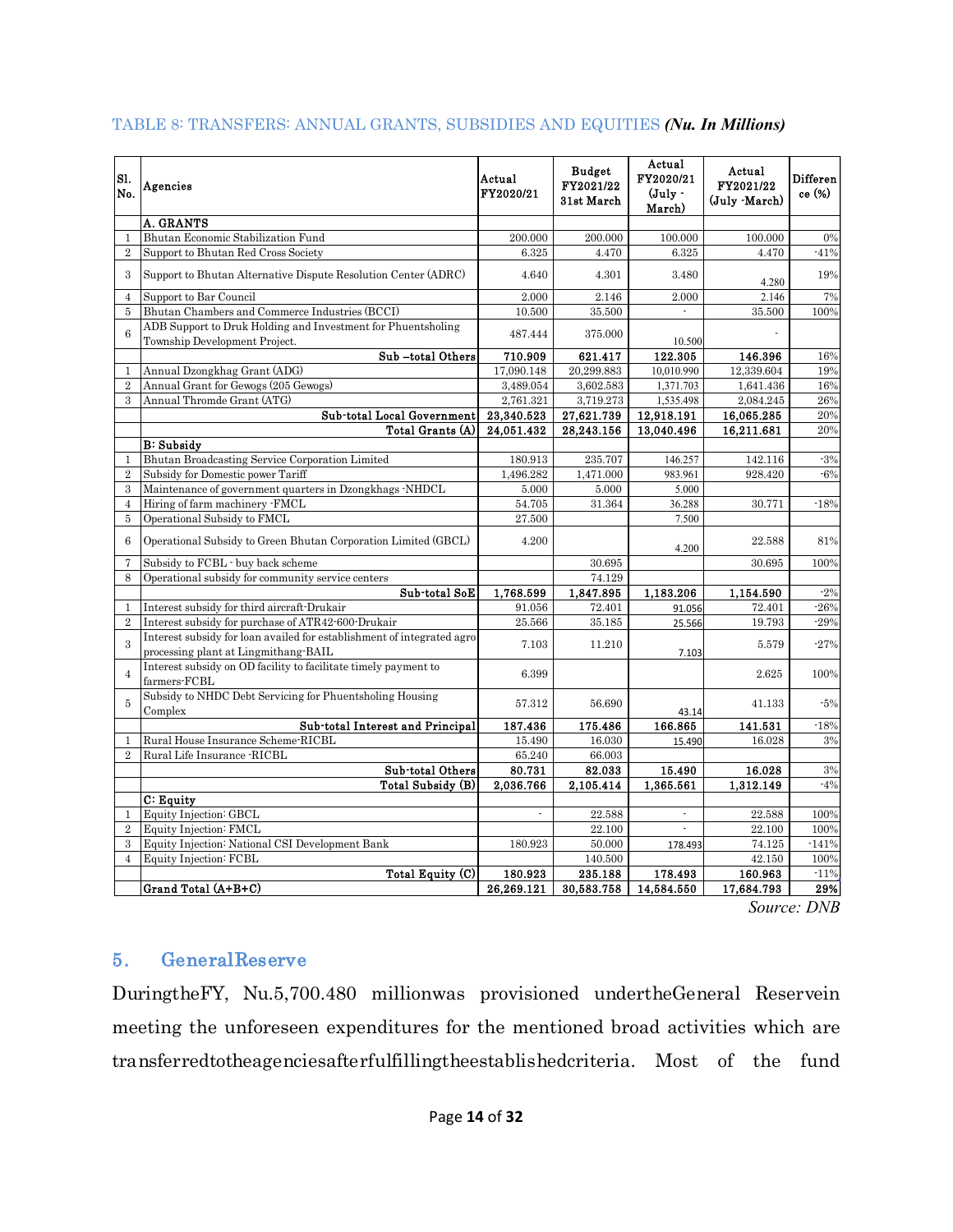transfer from General Reserve was for the COVID-19 containment measures which accounts to 35% of the total reserve.

| <b>ACTIVITY</b>                    | Original |          |          | <b>Transfer to Agencies</b> |           |           | Balance as of 31st March, 2022 |           |           |
|------------------------------------|----------|----------|----------|-----------------------------|-----------|-----------|--------------------------------|-----------|-----------|
|                                    | Current  | Capital  | Total    | Current                     | Capital   | Total     | Current                        | Capital   | Total     |
| New Appointments Establishment     | 300.00   | 30.00    | 330.00   | 104.414                     | 6.332     | 110.746   | 195.586                        | 23.668    | 219.254   |
| Hospitality and Entertainment      | 15.00    |          | 15.00    | 5.584                       |           | 5.584     | 9.416                          |           | 9.416     |
| <b>Retirement Benefits</b>         | 400.00   |          | 400.00   | 368.762                     |           | 368.762   | 31.238                         |           | 31.238    |
| Third Country Travel               | 50.00    |          | 50.00    | 1.415                       |           | 1.415     | 48.585                         |           | 48.585    |
| National Events                    | 100.00   |          | 100.00   | 29.825                      | ٠         | 29.825    | 70.175                         |           | 70.175    |
| <b>Helicopter Services</b>         | 100.00   |          | 100.00   | 31.466                      |           | 31.466    | 68.534                         |           | 68.534    |
| <b>Adhoc Works</b>                 | 100.00   | 500.00   | 600.00   | 77.276                      | 307.396   | 384.672   | 22.724                         | 192.604   | 215.328   |
| Monsoon Restoration Works          |          | 400.00   | 400.00   |                             | ٠         |           |                                | 400.000   | 400.000   |
| <b>Acquisition of Properties</b>   |          | 200.00   | 200.00   |                             | 60.826    | 60.826    |                                | 139.174   | 139.174   |
| Rehabilitation Programme           |          | 70.00    | 70.00    |                             |           |           |                                | 70.000    | 70.000    |
| Acquisition of Properties Vehicles |          | 200.00   | 200.00   |                             | 106.954   | 106.954   |                                | 93.046    | 93.046    |
| Disaster Contingency               | 200.00   | 385.00   | 585.00   |                             | 38.704    | 38.704    | 200.000                        | 346.296   | 546.296   |
| COVID-19 Response                  |          | 2,000.00 | 2,000.00 |                             | 1,843.055 | 1,843.055 |                                | 156.945   | 156.945   |
| Local Government Election          | 430.00   | 35.00    | 465.00   | 417.943                     | 10.720    | 428.663   | 12.057                         | 24.280    | 36.337    |
| <b>Bye Election</b>                | 20.00    |          | 20.00    | 0.541                       |           | 0.541     | 19.459                         |           | 19.459    |
| Retirement Benefits of LG          | 165.48   |          | 165.48   |                             |           | 117.689   |                                |           | 47.791    |
| Members                            |          |          |          | 117.689                     |           |           | 47.791                         |           |           |
| <b>Grand Total</b>                 | 1,880.48 | 3,820.00 | 5,700.48 | 1.044.917                   | 2,367.655 | 3,412.572 | 725.565                        | 1,446.013 | 2,171.578 |

#### TABLE 9: STATUS OF GENERAL RESERVE

*(Nu.InMillions)*

*Source: DNB*

## <span id="page-16-0"></span>6. Financing:

This section covers the financing position of government as of  $31$ <sup>st</sup>March 2022.

#### <span id="page-16-1"></span>6.1. ExternalBorrowings

During the FY, of the total estimated borrowings of Nu. 6,086.051 million from international lenders like ADB, World Bank, IFAD, and JICA in the form of Program and Project-Tied borrowings. Nu. 2,624.722million has been received by the end of 3rd quarterwhich is around 43 percent of the total estimateswhile the amount received during the 3rd quarter was about 5 percent of the total estimates.

The table below illustrates performance of external borrowings against the estimates for the FY.

#### TABLE 10: EXTERNAL BORROWING

*(Nu. In Millions)*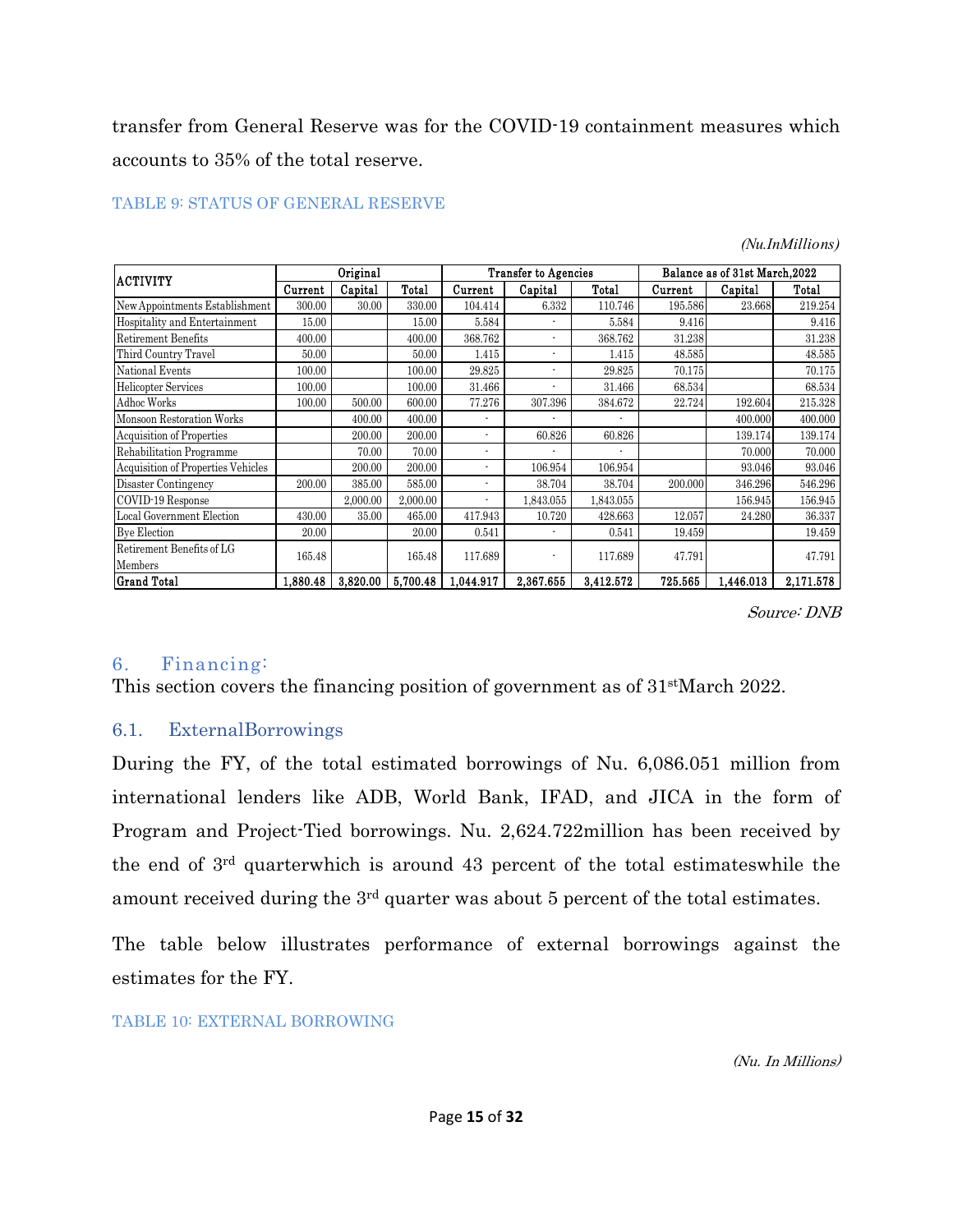|                   |                                  | <b>Estimates</b>                  |          |                                      | Q3 Realized                                      | Total                    |
|-------------------|----------------------------------|-----------------------------------|----------|--------------------------------------|--------------------------------------------------|--------------------------|
| Lender            | Program<br><b>Borrowing</b><br>S | Project-Tied<br><b>Borrowings</b> | Total    | Progra<br>m<br><b>Borrow</b><br>ings | Project-<br><b>Tied</b><br><b>Borrowing</b><br>S | Realized<br>$(Q1+Q2+Q3)$ |
| <b>ADB</b>        | 2,235.00                         | 1151.526                          | 3386.526 |                                      | 81.857                                           | 2,340.44                 |
| IDA/World<br>Bank | 2,235.00                         | 4.028                             | 2239.028 |                                      | 152.515                                          | 163.63                   |
| <b>IFAD</b>       |                                  | 388.297                           | 388.297  |                                      | 43.624                                           | 120.65                   |
| <b>JICA</b>       |                                  | 72.200                            | 72.200   |                                      |                                                  |                          |
| <b>Total</b>      | 4,470.00                         | 1,616.05                          | 6,086.05 |                                      | 278.00                                           | 2,624.72                 |

#### *Sources:DPA*

*(Nu.inmillions)*

#### <span id="page-17-0"></span>6.2. DomesticBorrowings

The outstanding T-bills stand at Nu. 13,000 million at the beginning of the 3rd quarter. In addition, during the quarter, the Government has issued T-bills worth of Nu. 22,500 million to finance the resource gap which was determined by comparing the cash requirement submitted by the budgetary agencies against the actual cash available in the Government Consolidated Account.

Further, the cash raised through issuance of T-bills was also used for redemption of the outstanding T-bills that was carried forward from the previous quarter. As such, during the 3rdquarter, Nu.17,000million worth of T-bills were redeemed leaving an outstanding T-billsof Nu. 18,500 million at theendof 3rdquarter.

TheT-billsissued,redeemedandoutstandingduringtheQ3is as shown in Table 11.

| SI.<br>No. | Date and Month                      | <b>Amount Issued</b> | Amount<br><b>Redeemed</b> | Amount<br>Outstanding |
|------------|-------------------------------------|----------------------|---------------------------|-----------------------|
|            | Opening balance as on 1st July 2021 |                      |                           | 13,000.00             |

#### TABLE 11: SUMMARY OF T-BILLS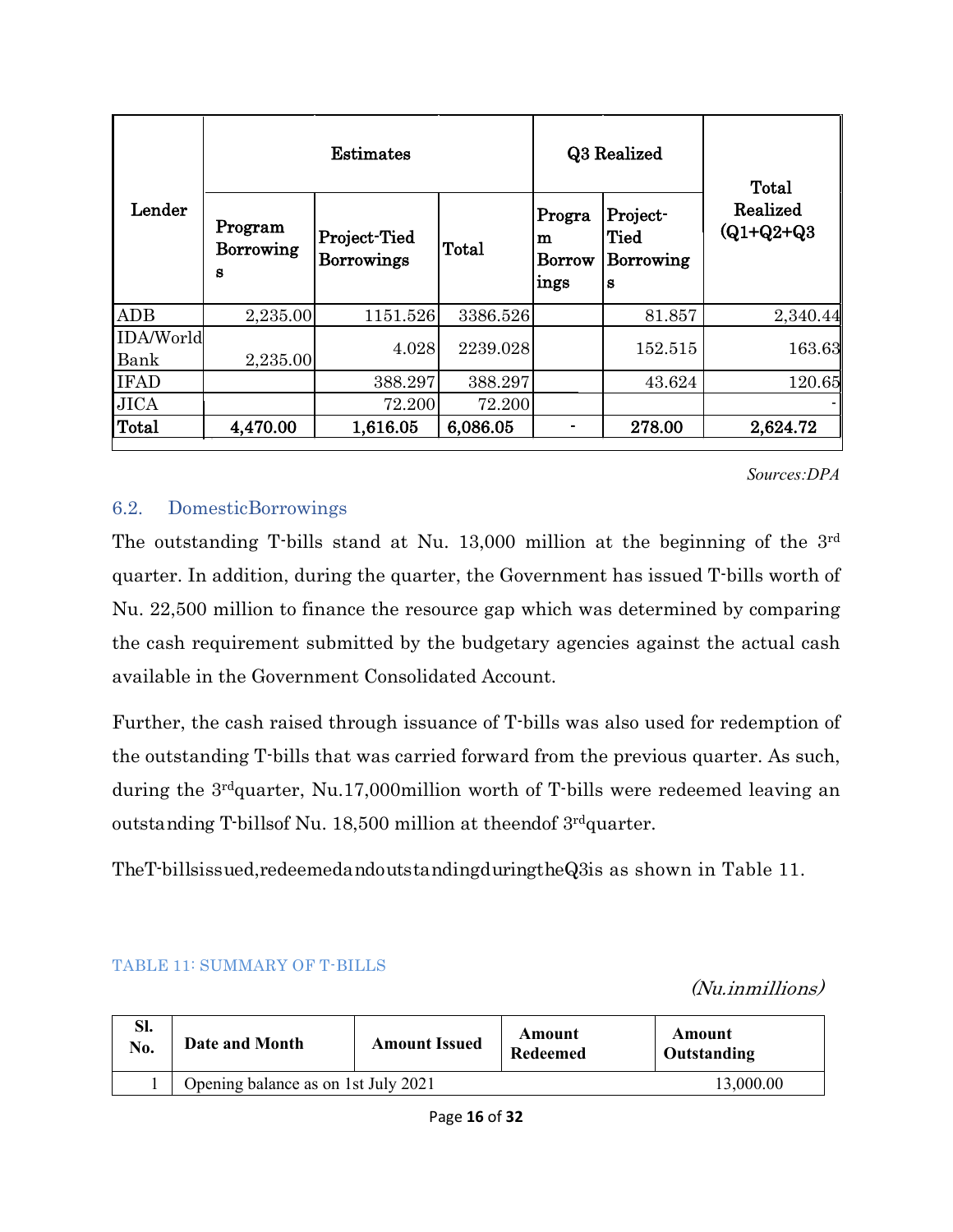| $\overline{2}$ | 21-08-2021   | 7,000.00  | 7,000.00  | 13,000.00 |
|----------------|--------------|-----------|-----------|-----------|
| 3              | 21-09-2021   | 15,000.00 | 11,000.00 | 17,000.00 |
| $\overline{4}$ | 21-10-2021   | 8,000.00  | 8,000.00  | 17,000.00 |
| 5              | 21-11-2021   | 8,000.00  | 10,000.00 | 15,000.00 |
| 6              | 21-12-2021   | 5,000.00  | 7,000.00  | 13,000.00 |
| 7              | 22-01-2022   | 8,000.00  | 8,000.00  | 13,000.00 |
| 8              | 22-02-2022   | 4,500.00  | 5,000.00  | 12,500.00 |
| 9              | 22-03-2022   | 10,000.00 | 4,000.00  | 18,500.00 |
|                | <b>Total</b> | 65,500.00 | 60,000.00 | 18,500.00 |

*Source: DPA*

# <span id="page-18-0"></span>**7. Budget Providedfor COVID-19**

With the increased in spread of COVID-19, the Government continues to provide the support for quarantine and other facilities. Till the end of 3rdquarter, total budget of Nu. 3,096.164 million was provided to various budgetary agencies for COVID-19 containment measure. Of the total Nu. 1,843.055 million was transferred from budget provision kept under General Reserve and Nu.1,253.109 million was directly incorporated under respective budgetary bodies which was received from the donors and internal adjustments. The budget summary for COVID-19 containment measures incorporated by agency category isshown in the Table 12.

#### TABLE 12: BUDGET SUMMARY FOR COVID-19 (July 2021 to March 2022)

*(Nu. In Millions)*

| Sl.No | <b>Agency by Category</b>    | <b>RGOB</b> | <b>External</b> | <b>Total</b> |
|-------|------------------------------|-------------|-----------------|--------------|
|       | <b>Constitutional Bodies</b> | 3.000       | -               | 3.000        |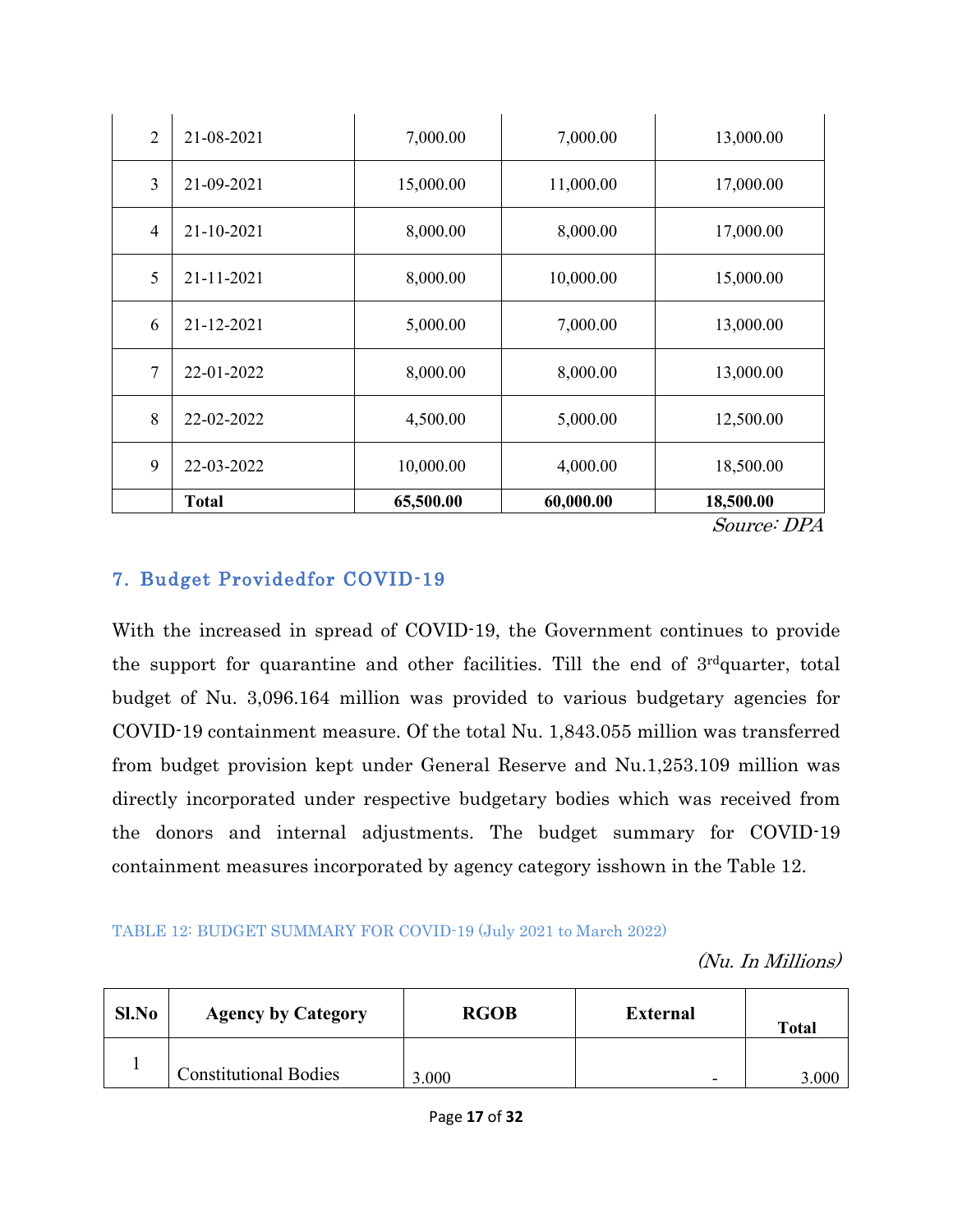| $\overline{2}$ | Autonomous   | 251.078   | 21.437    | 272.515   |
|----------------|--------------|-----------|-----------|-----------|
| 3              | Ministry     | 1,065.746 | 1,142.389 | 2,208.135 |
| $\overline{4}$ | Dzongkhag    | 612.358   | ٠         | 612.358   |
| 5              | Thromde      | 0.156     | ٠         | 0.156     |
|                | <b>Total</b> | 1,932.338 | 1,163.826 | 3,096.164 |

*\*Trade Support Facilitation Program Source: DNB*

The summary of details of budget allocated for COVID-19 containment measures are shown in the Table 13.

#### TABLE13: DETAILS OF COVID-19 EXPENDITURE

*(Nu. in Millions)*

| Particulars                                                                                  |           | July 2021 to March 2022 |                    |           |
|----------------------------------------------------------------------------------------------|-----------|-------------------------|--------------------|-----------|
|                                                                                              | RGoB      | External                | <i><b>TSFP</b></i> | Total     |
|                                                                                              |           |                         | ÷                  |           |
| Health (PPE, drugs, non-drugs and flu clinics)                                               | 396.482   | 550.857                 |                    | 947.339   |
|                                                                                              |           |                         |                    |           |
| Essential food and fuel                                                                      | 73.728    |                         |                    | 73.728    |
| Quarantine (logistics and food)                                                              | 764.149   |                         |                    | 764.149   |
| Others (Structure: Roads, temporary shelters, etc.)                                          | 199.448   | 497.669                 |                    | 697.117   |
| <i>COVID</i><br>related<br><i>Others</i><br>19<br>(non-structural<br>miscellaneous expenses) | 498.531   | <i>115.300</i>          |                    | 613.831   |
| Total                                                                                        | 1,932.338 | 1,163.826               |                    | 3,096.164 |

*\*Trade Support Facilitation Program Source: DNB*

#### <span id="page-19-0"></span>**8. Conclusion**

The overall resources have increased to Nu.3,841.519 m due to incorporation of external grant of Nu.3,774.872 million and internal receipt of Nu. 66.647 m. There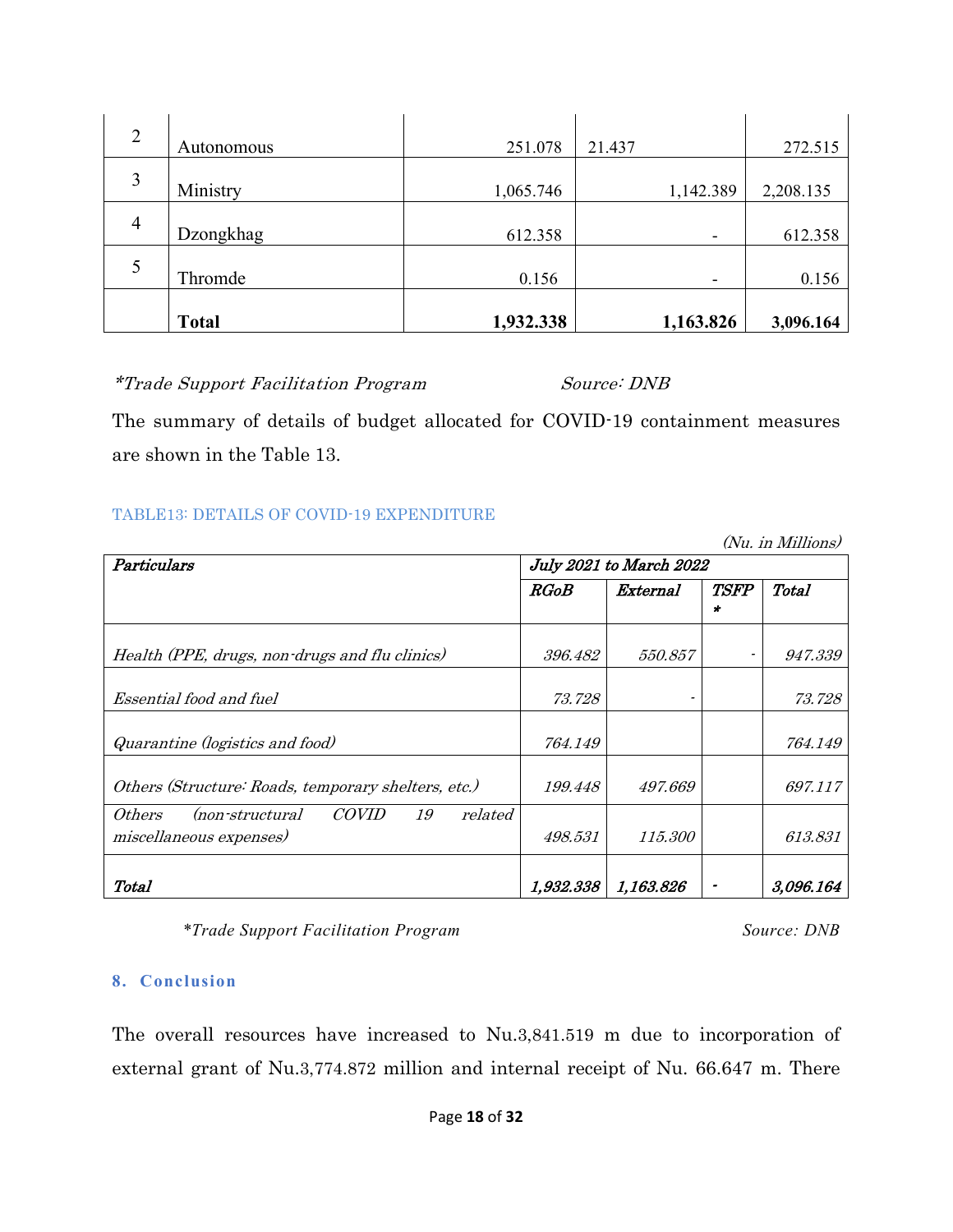has been a slight increase in the fiscal deficit from 8.59 percent to 8.85 percent of GDP mainly on account of incorporation of activities financed through external borrowings amounting to Nu. 525.283 m during the period.

The performance of total resources at the end of  $3<sup>rd</sup>$  quarter stands at 54% against the estimates which is lowercompared to the last FY which was about 84% during the same period. Similarly, the domestic resources performance stand at 62% against the revised estimates which is also lowercompared to the last FY which was 100% during thequarter.

The expenditure performance as compared to revised budget stands at 53% which is increased by 5% as compared to the last FY 2020-21 which was about 48% during the same period.

Having rolled out the booster dose for COVID-19 and further with the relentless efforts and timely interventions from the Government, the implementation of the capital works is expected to pick up from the beginning of the 4thquarter onwards.

Further, with the successful completion of the Mid-Year Review of budget and Annual Performance Agreements, the budgetary agencies are expected to speed up the implementation of activities. Thus, the expenditure performance is expected to improve during the  $4<sup>th</sup>$  quarter of the financial year.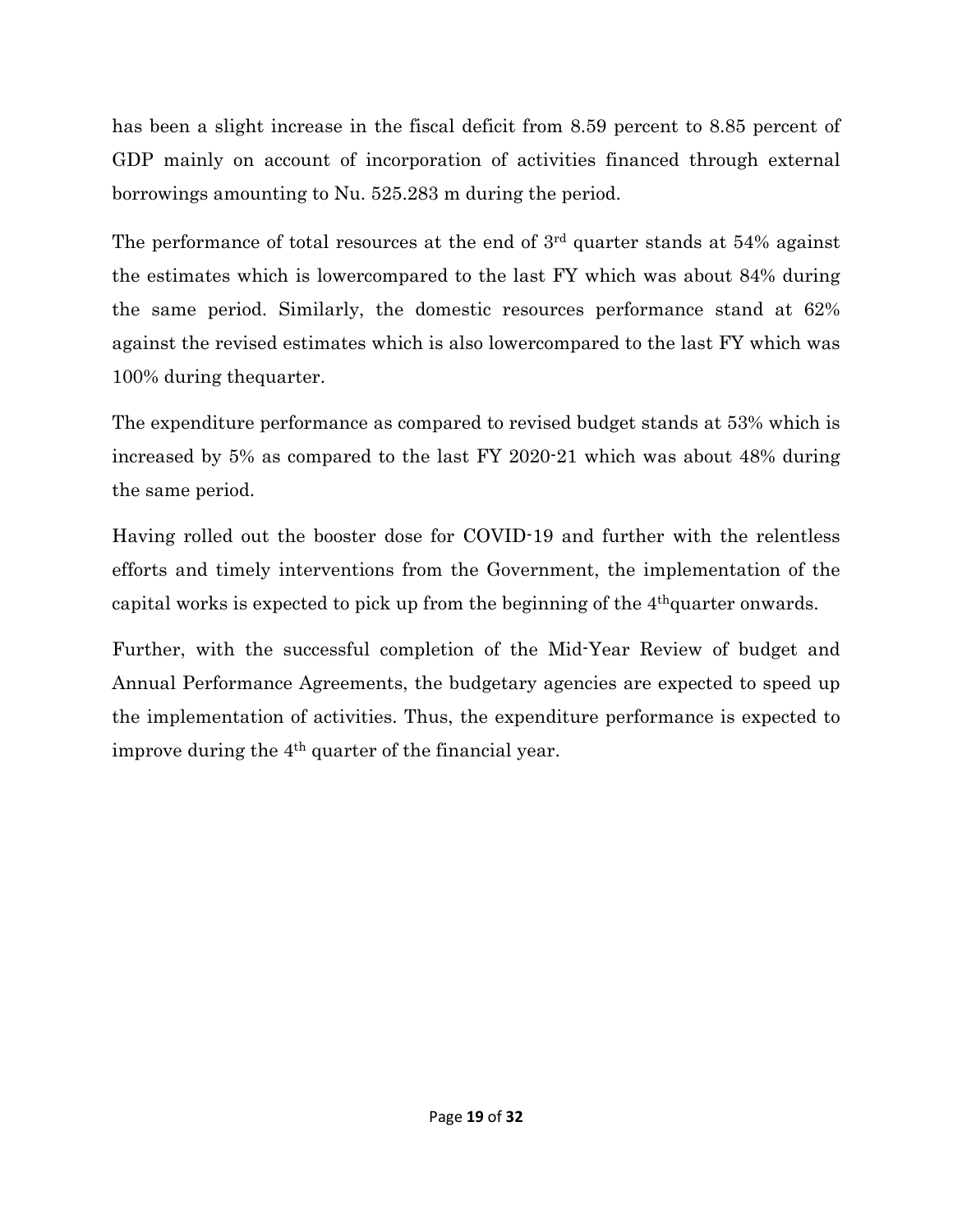#### <span id="page-21-0"></span>Annexure I

Comparison of revised budget summary with that of original budget as of 31stMarch, 2022

*(Nu.inMillions)*

|                                      |                       |                     | <b>Nu</b> in Millions |
|--------------------------------------|-----------------------|---------------------|-----------------------|
| <b>SOURCES OF FINANCE</b>            | <b>Aproved Budget</b> | <b>Revised 31st</b> | <b>Change</b>         |
|                                      |                       | <b>March 2022</b>   | Percent               |
| <b>TOTAL RESOURCES</b>               | 56,765.582            | 60,607.101          | 6.8%                  |
| <b>I. INTERNAL RESOURCES</b>         | 36,240.271            | 36,306.918          | 0.2%                  |
| <i>i.</i> Domestic Revenue           | 35,600.000            | 35,600.000          | $0.0\%$               |
| a. Tax                               | 22,931.188            | 22,931.188          | $0.0\%$               |
| b. Non-Tax                           | 12,668.812            | 12,668.812          | $0.0\%$               |
| <b>II. OTHER RECEIPTS/Adj. (ESP)</b> | 640.271               | 706.918             | $10.4\%$              |
| <b>III. GRANTS</b>                   | 20,525.311            | 24,300.183          | 18.4%                 |
| i. Program Grants                    | 4,186.555             | 5,152.511           | 23.1%                 |
| GoI (TSF & PG)<br>a)                 | 4,186.555             | 5,152.511           | 23.1%                 |
| ii. Project-tied Grants              | 16,338.756            | 19,147.672          | $17.2\%$              |
| GoI<br>a)                            | 12,584.300            | 12,356.672          | $-1.8%$               |
| b) Others                            | 3,754.456             | 6,791.000           | 80.9%                 |
| <b>Total Expenditure</b><br>I.       | 73,919.335            | 78,286.137          | 5.9%                  |
| i. Current Expenditure               | 35,598.664            | 35,550.725          | $-0.1%$               |
| ii. Capital Expenditure              | 38,320.671            | 42,735.412          | 11.5%                 |
| <b>OVERALL BALANCE</b>               | (17, 153, 753)        | (17,679.036)        | 3.1%                  |
| <b>FINANCING</b>                     | 17, 153. 753          | 17,679.036          | 3.1%                  |
| a. Net Lending                       | 3,085.586             | 3,085.586           | $0.0\%$               |
| <i>i</i> . Principle recoveries      | 3,994.986             | 3,994.986           | $0.0\%$               |
| Less lending                         | 909.400               | 909.400             | $0.0\%$               |
| b. Net external borrowings           | 444.822               | 970.105             | 118.1%                |
| i. Project-tied Borrowings           | 1,616.051             | 2,141.334           | 32.5%                 |
| ii. Program Borrowings               | 4,470.000             | 4,470.000           | $0.0\%$               |
| Less repayment                       | 5,641.229             | 5,641.229           | $0.0\%$               |
| c. Net internal borrowings(Surplus)  | (13, 623.345)         | (13, 623.345)       | 0.0%                  |
| i. Internal borrowings               | (13, 636.531)         | (13, 636.531)       | $0.0\%$               |
| Less repayment                       | 13.186                | 13.186              | 0.0%                  |
| $\overline{\text{GDP}}$              | 199,654.659           | 199,654.659         | $0.0\%$               |
| Net internal borrowings % of GDP     | $-6.82%$              | $-6.82%$            | $0.0\%$               |
| <b>Fiscal balance % of GDP</b>       | $-8.59%$              | $-8.85%$            | 3.1%                  |

*Source: DNB*

*\*Note: Current expenditure excludes Nu.14.670 million provided for DGRK*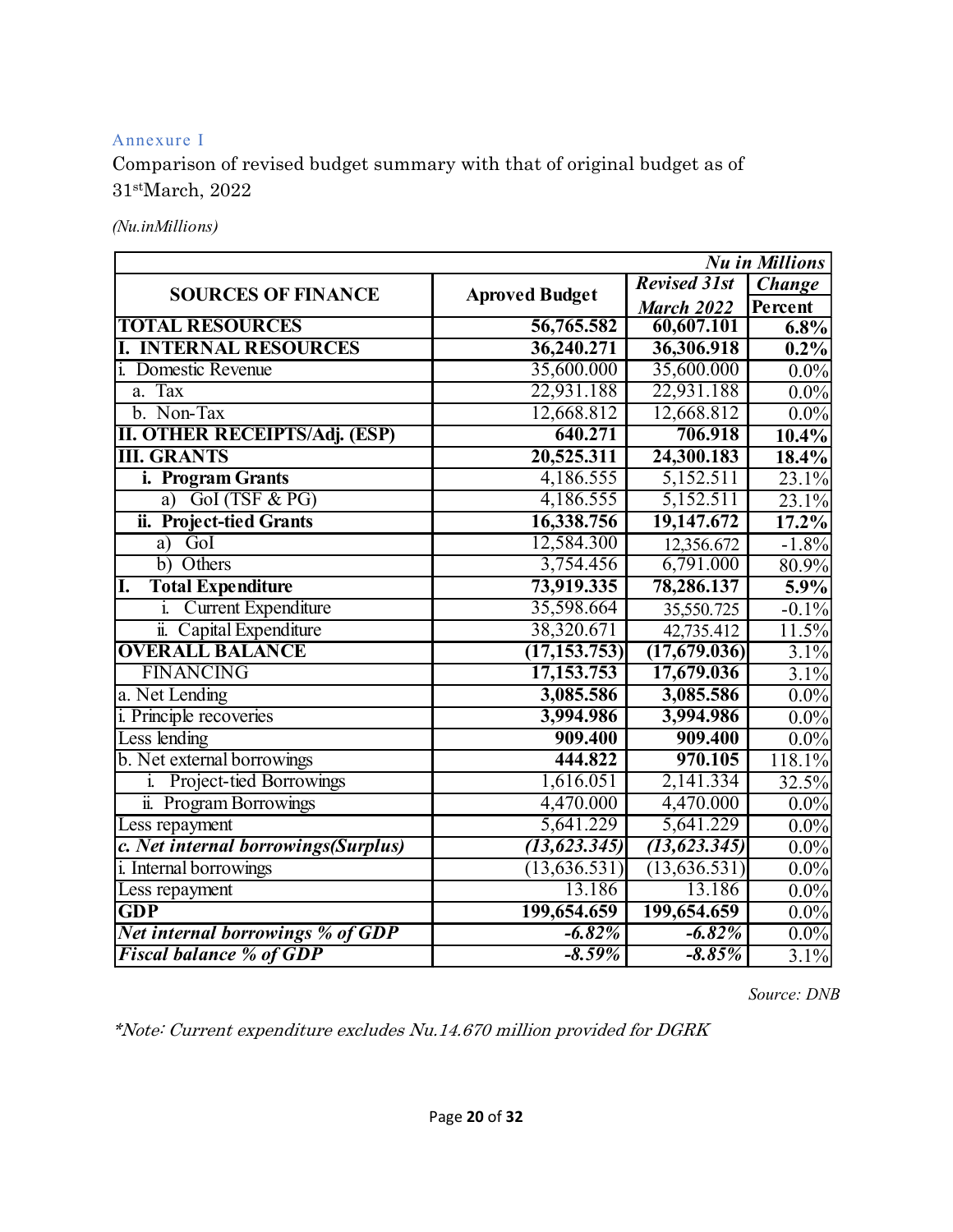# AnnexureII

# Statement of Budget and expenditure by agency as of 31stMarch 2022

# Nu in millions

| Sl.N           |                                                              |         | <b>Revised Budget</b> |               |         | <b>Expenditure</b>       |         |        | % Utilization |       |  |
|----------------|--------------------------------------------------------------|---------|-----------------------|---------------|---------|--------------------------|---------|--------|---------------|-------|--|
| $\mathbf{O}$   | <b>Au Name</b>                                               | Current | Capital               | <b>Total</b>  | Current | Capital                  | Total   | Cur    | Cap           | Total |  |
| 1              | His Majesty's Secretariat                                    | 38.681  | 6.241                 | 44.922        | 29.239  | 1.013                    | 30.253  | $76\%$ | 16%           | 67%   |  |
| $\overline{2}$ | His Majesty's Secretariat (4Th<br>King)                      | 20.696  | $\blacksquare$        | 20.696        | 15.161  | $\overline{\phantom{a}}$ | 15.161  | 73%    | $0\%$         | 73%   |  |
| $\mathfrak{Z}$ | National Assembly Of Bhutan                                  | 120.740 | 2.661                 | 123.401       | 91.148  | 1.233                    | 92.381  | 75%    | 46%           | 75%   |  |
| $\overline{4}$ | National Council Of Bhutan                                   | 83.400  | 6.468                 | 89.868        | 62.378  | 1.248                    | 63.626  | 75%    | 19%           | 71%   |  |
| 5              | Council For Religious Affairs                                | 618.064 | 304.944               | 923.008       | 399.204 | 64.147                   | 463.351 | 65%    | 21%           | 50%   |  |
| 6              | Judiciary                                                    | 298.109 | 106.521               | 404.630       | 225.210 | 40.980                   | 266.190 | 76%    | 38%           | 66%   |  |
| $\overline{7}$ | Royal Civil Service Commission                               | 197.762 | 284.121               | 481.883       | 44.664  | 98.858                   | 143.522 | 23%    | 35%           | 30%   |  |
| 8              | Anti-Corruption Commission                                   | 93.595  | 55.826                | 149.421       | 71.444  | 22.212                   | 93.656  | $76\%$ | 40%           | 63%   |  |
| 9              | Election Commission Of Bhutan                                | 352.065 | 29.336                | 381.401       | 154.308 | 16.674                   | 170.982 | 44%    | 57%           | 45%   |  |
| 10             | Royal Audit Authority                                        | 181.964 | 59.498                | 241.462       | 132.446 | 19.363                   | 151.809 | 73%    | 33%           | 63%   |  |
| 11             | Cabinet Secretariat                                          | 47.576  | 339.115               | 386.691       | 37.061  | 284.158                  | 321.219 | 78%    | 84%           | 83%   |  |
| 12             | Office Of the Attorney General                               | 44.928  | 82.680                | 127.608       | 35.354  | 49.874                   | 85.228  | 79%    | 60%           | 67%   |  |
| 13             | <b>Bhutan Olympic Committee</b>                              | 66.582  | 162.317               | 228.899       | 41.559  | 60.642                   | 102.201 | 62%    | 37%           | 45%   |  |
| 14             | Dzongkha Development<br>Commission                           | 17.654  | 9.280                 | 26.934        | 12.546  | 3.896                    | 16.442  | 71%    | 42%           | 61%   |  |
| 15             | National Land Commission                                     | 136.049 | 48.949                | 184.998       | 107.826 | 19.192                   | 127.017 | 79%    | 39%           | 69%   |  |
| 16             | Centre For Bhutan Studies and<br><b>GNH</b> Research         | 47.619  | 15.899                | 63.518        | 28.118  | 0.677                    | 28.795  | 59%    | 4%            | 45%   |  |
| 17             | <b>Gross National Happiness</b><br>Commission                | 39.439  | 119.762               | 159.201       | 29.756  | 54.101                   | 83.857  | 75%    | 45%           | 53%   |  |
| 18             | National Environment<br>Commission                           | 41.971  | 681.435               | 723.406       | 29.804  | 92.142                   | 121.947 | 71%    | 14%           | 17%   |  |
| 19             | Royal Institute Of Management                                | 59.735  | 16.654                | 76.389        | 43.759  | 8.612                    | 52.370  | 73%    | 52%           | 69%   |  |
| 20             | Royal University Of Bhutan                                   | 946.970 | 630.299               | 1,577.26<br>9 | 694.648 | 166.194                  | 860.842 | 73%    | 26%           | 55%   |  |
| 21             | National Statistics Bureau                                   | 30.863  | 86.992                | 117.855       | 23.984  | 27.544                   | 51.528  | $78\%$ | 32%           | 44%   |  |
| $22\,$         | <b>Bhutan Narcotics Control</b><br>Authority                 | 24.652  | 17.380                | 42.032        | 17.421  | 0.826                    | 18.247  | 71%    | 5%            | 43%   |  |
| 23             | <b>Bhutan Information</b><br>Communication Media Authority   | 15.919  | 150.856               | 166.775       | 11.731  | 94.743                   | 106.473 | 74%    | 63%           | 64%   |  |
| 24             | Drug Regulatory Authority                                    | 17.350  | 8.249                 | 25.599        | 12.826  | 4.536                    | 17.362  | 74%    | 55%           | 68%   |  |
| 25             | Tourism Council Of Bhutan                                    | 50.048  | 134.886               | 184.934       | 36.621  | 29.548                   | 66.169  | 73%    | 22%           | 36%   |  |
| 26             | National Commission for Women<br>& Children                  | 18.505  | 24.745                | 43.250        | 13.506  | 13.582                   | 27.089  | 73%    | 55%           | 63%   |  |
| 27             | <b>Bhutan Council for School</b><br>Examination & Assessment | 112.146 | 22.486                | 134.632       | 59.232  | 12.254                   | 71.486  | 53%    | 54%           | 53%   |  |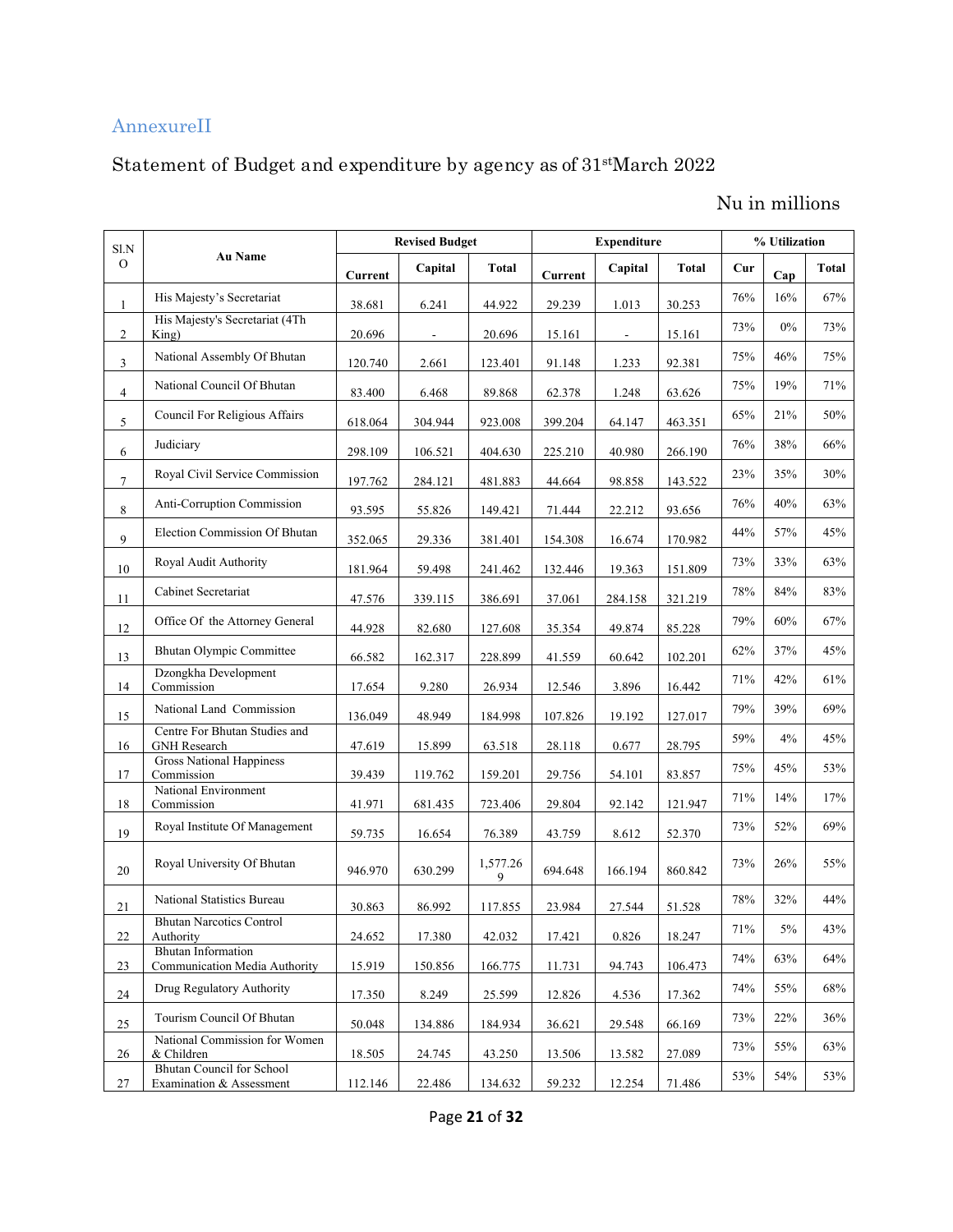| Sl.N     |                                                          |                          | <b>Revised Budget</b> |                              |               | <b>Expenditure</b> |                          |     | % Utilization |       |
|----------|----------------------------------------------------------|--------------------------|-----------------------|------------------------------|---------------|--------------------|--------------------------|-----|---------------|-------|
| $\Omega$ | <b>Au Name</b>                                           | Current                  | Capital               | Total                        | Current       | Capital            | <b>Total</b>             | Cur | Cap           | Total |
| 28       | Royal Privy Council                                      | 12.729                   | 11.692                | 24.421                       | 9.260         | 0.169              | 9.428                    | 73% | $1\%$         | 39%   |
| 29       | <b>Bhutan Standard Bureau</b>                            | 27.845                   | 2.918                 | 30.763                       | 20.063        | 1.395              | 21.458                   | 72% | 48%           | 70%   |
| 30       | KhesarGyalpo University Of<br>Medical Sciences Of Bhutan | 148.461                  | 20.826                | 169.287                      | 115.010       | 7.771              | 122.781                  | 77% | 37%           | 73%   |
| 31       | Jigme SingyeWangchuck School<br>Of Law                   | 45.365                   | 303.492               | 348.857                      | 31.421        | 138.754            | 170.174                  | 69% | 46%           | 49%   |
| 32       | <b>Bhutan National Legal Institute</b>                   | 11.782                   | 14.368                | 26.150                       | 8.230         | 3.520              | 11.750                   | 70% | 24%           | 45%   |
| 33       | Civil Society Organizations<br>Authority                 | 4.801                    | 0.591                 | 5.392                        | 3.802         | 0.591              | 4.393                    | 79% | 100<br>$\%$   | 81%   |
| 34       | Jigme DorjiWangchuck National<br>Referral Hospital       | 1,570.54<br>1            | 355.678               | 1,926.21<br>9                | 1,235.44<br>9 | 158.276            | 1,393.72<br>5            | 79% | 44%           | 72%   |
| 35       | <b>Construction Development</b><br>Authority             | 14.882                   | 9.246                 | 24.128                       | 12.100        | 1.321              | 13.421                   | 81% | 14%           | 56%   |
| 36       | National Center For Hydrology<br>And Meteorology         | 68.934                   | 115.724               | 184.658                      | 49.407        | 46.376             | 95.784                   | 72% | 40%           | 52%   |
| 37       | Bhutan Medical & Health Council                          | 8.979                    | 2.194                 | 11.173                       | 6.316         | 1.611              | 7.927                    | 70% | 73%           | 71%   |
| 38       | National Film Commission                                 | 2.897                    | 4.703                 | 7.600                        | 1.538         | 0.904              | 2.442                    | 53% | 19%           | 32%   |
| 39       | Media Council                                            | 2.982                    | 1.632                 | 4.614                        | 2.135         | 0.018              | 2.153                    | 72% | 1%            | 47%   |
| 40       | <b>Bhutan Civil Aviation Authority</b>                   | 16.887                   | 43.516                | 60.403                       | 12.360        | 5.410              | 17.769                   | 73% | 12%           | 29%   |
| 41       | Ministry Of Home & Cultural<br>Affairs                   | 324.969                  | 991.337               | 1,316.30<br>6                | 228.034       | 451.750            | 679.784                  | 70% | 46%           | 52%   |
| 42       | Royal Bhutan Police                                      | 2,494.02<br>$\mathbf{0}$ | 421.337               | 2,915.35<br>7                | 1,838.96<br>5 | 166.771            | 2,005.73<br>6            | 74% | 40%           | 69%   |
| 43       | Ministry Of Finance                                      | 7,838.12<br>3            | 5,125.686             | 12,963.8<br>09               | 5,247.52<br>9 | 1,296.03<br>5      | 6,543.56<br>3            | 67% | 25%           | 50%   |
| 44       | Ministry Of Foreign Affairs                              | 740.430                  | 420.832               | 1,161.26<br>$\overline{c}$   | 535.912       | 35.290             | 571.202                  | 72% | 8%            | 49%   |
| 45       | Ministry Of Agriculture & Forests                        | 1,753.67<br>7            | 1,755.865             | 3,509.54<br>2                | 1,320.48<br>4 | 682.024            | 2,002.50<br>8            | 75% | 39%           | 57%   |
| 46       | Ministry Of Economic Affairs                             | 265.105                  | 1,646.353             | 1,911.45<br>8                | 199.749       | 780.140            | 979.889                  | 75% | 47%           | 51%   |
| 47       | Ministry Of Works & Human<br>Settlement                  | 557.902                  | 5,574.709             | 6,132.61<br>1                | 379.703       | 2,045.97<br>8      | 2,425.68<br>$\mathbf{1}$ | 68% | 37%           | 40%   |
| 48       | Ministry Of Information &<br>Communications              | 367.970                  | 1,602.886             | 1,970.85<br>6                | 240.078       | 572.361            | 812.439                  | 65% | 36%           | 41%   |
| 49       | Ministry Of Health                                       | 1,509.37<br>7            | 3,196.139             | 4,705.51<br>6                | 1,210.38<br>3 | 1,389.08<br>5      | 2,599.46<br>8            | 80% | 43%           | 55%   |
| 50       | Ministry Of Education                                    | 758.231                  | 1,964.649             | 2,722.88<br>$\boldsymbol{0}$ | 386.046       | 878.879            | 1,264.92<br>6            | 51% | 45%           | 46%   |
| 51       | Ministry Of Labour& Human<br>Resources                   | 278.594                  | 1,121.860             | 1,400.45<br>4                | 204.812       | 396.274            | 601.086                  | 74% | 35%           | 43%   |
| 52       | Dzongkhag Administration,<br>Chhukha                     | 743.840                  | 823.137               | 1,566.97<br>7                | 560.509       | 361.261            | 921.769                  | 75% | 44%           | 59%   |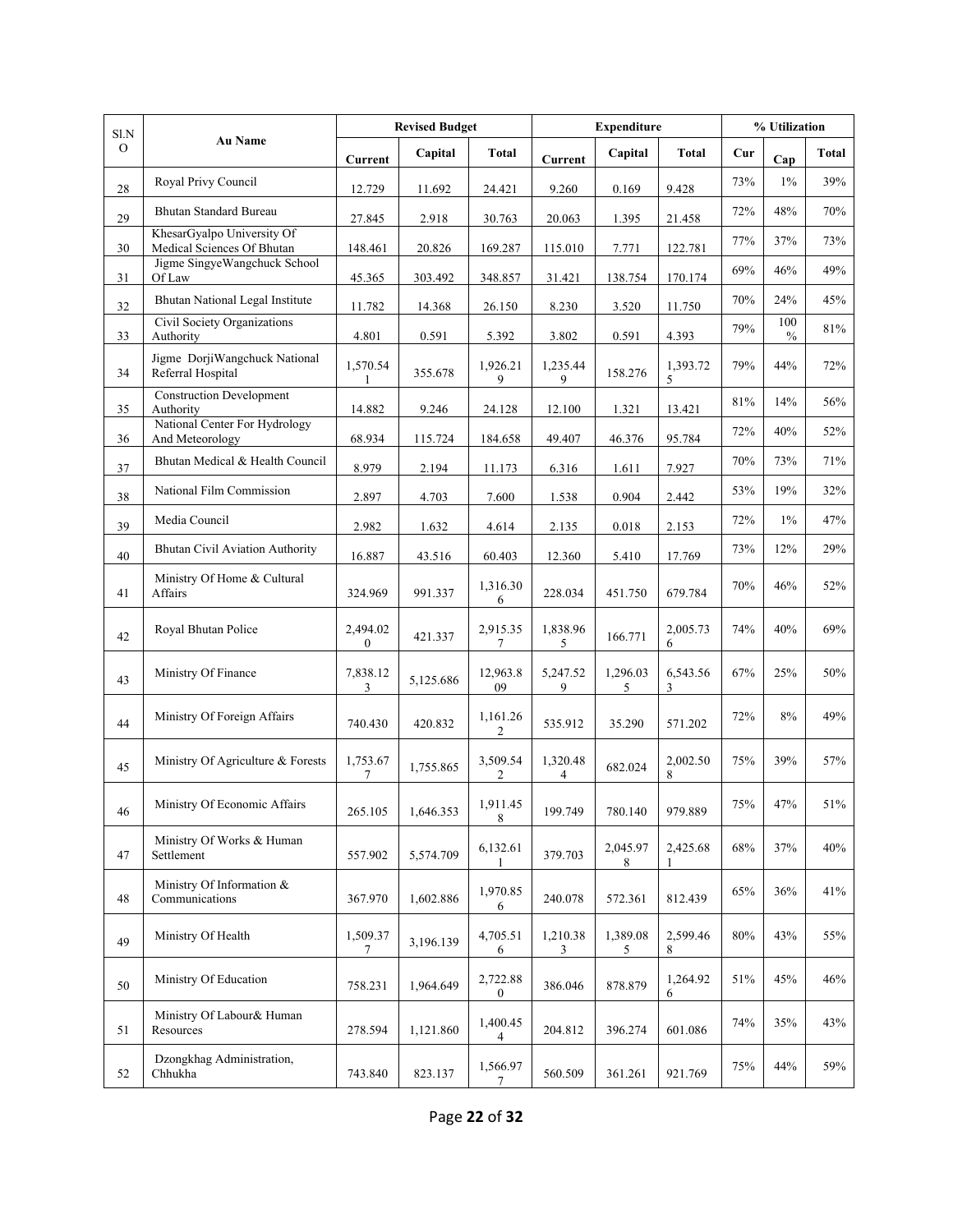| Sl.N          | <b>Au Name</b>                      |         | <b>Revised Budget</b> |               |         | <b>Expenditure</b> |              | % Utilization |        |              |
|---------------|-------------------------------------|---------|-----------------------|---------------|---------|--------------------|--------------|---------------|--------|--------------|
| $\mathcal{O}$ |                                     | Current | Capital               | <b>Total</b>  | Current | Capital            | <b>Total</b> | Cur           | Cap    | <b>Total</b> |
| 53            | Sampheling Gewog, Chhukha           | 3.772   | 19.998                | 23.770        | 2.665   | 5.058              | 7.723        | 71%           | 25%    | 32%          |
| 54            | Bongo Gewog, Chhukha                | 4.636   | 22.955                | 27.591        | 3.075   | 7.096              | 10.172       | 66%           | 31%    | 37%          |
| 55            | Chapchha Gewog, Chhukha             | 4.131   | 10.901                | 15.032        | 2.911   | 5.218              | 8.129        | 70%           | 48%    | 54%          |
| 56            | Dungna Gewog, Chhukha               | 3.922   | 9.858                 | 13.780        | 2.657   | 4.685              | 7.343        | 68%           | 48%    | 53%          |
| 57            | Geling Gewog, Chhukha               | 3.763   | 11.451                | 15.214        | 2.642   | 1.435              | 4.077        | 70%           | 13%    | 27%          |
| 58            | Darla Gewog, Chhukha                | 4.014   | 37.393                | 41.407        | 2.444   | 10.482             | 12.926       | 61%           | 28%    | 31%          |
| 59            | Getana Gewog, Chhukha               | 5.030   | 9.622                 | 14.652        | 3.065   | 4.312              | 7.378        | 61%           | 45%    | 50%          |
| 60            | Bjachho Gewog, Chhukha              | 3.844   | 12.333                | 16.177        | 2.812   | 3.911              | 6.723        | 73%           | 32%    | 42%          |
| 61            | Lokchina Gewog, Chhukha             | 4.464   | 15.278                | 19.742        | 3.073   | 7.545              | 10.618       | 69%           | 49%    | 54%          |
| 62            | Metakha Gewog, Chhukha              | 4.616   | 6.078                 | 10.694        | 2.905   | 2.958              | 5.863        | 63%           | 49%    | 55%          |
| 63            | Phuentsholing Gewog, Chhukha        | 3.707   | 27.420                | 31.127        | 2.484   | 7.295              | 9.779        | 67%           | 27%    | 31%          |
| 64            | Dzongkhag Administration, Haa       | 278.087 | 234.028               | 512.115       | 219.194 | 97.645             | 316.839      | 79%           | 42%    | 62%          |
| 65            | Bji Gewog, Haa                      | 3.858   | 9.885                 | 13.743        | 2.576   | 3.015              | 5.591        | 67%           | 31%    | 41%          |
| 66            | Katsho Gewog, Haa                   | 3.935   | 8.343                 | 12.278        | 2.519   | 0.959              | 3.478        | 64%           | 11%    | 28%          |
| 67            | Sangbey Gewog, Haa                  | 4.346   | 12.317                | 16.663        | 2.896   | 1.193              | 4.089        | 67%           | 10%    | 25%          |
| 68            | Sama Gewog, Haa                     | 3.749   | 7.920                 | 11.669        | 2.551   | 4.343              | 6.894        | 68%           | 55%    | 59%          |
| 69            | Iusu Gewog, Haa                     | 3.803   | 7.387                 | 11.190        | 2.695   | 1.396              | 4.091        | 71%           | 19%    | 37%          |
| 70            | Gakidling Gewog, Haa                | 3.678   | 11.994                | 15.672        | 2.699   | 0.681              | 3.379        | 73%           | 6%     | 22%          |
| 71            | Dzongkhag Administration, Paro      | 706.505 | 445.953               | 1,152.45<br>8 | 530.118 | 269.811            | 799.929      | 75%           | 61%    | 69%          |
| $72\,$        | Dobshari Gewog, Paro                | 3.375   | 11.146                | 14.521        | 2.123   | 8.577              | 10.700       | 63%           | 77%    | 74%          |
| 73            | Dogar Gewog, Paro                   | 3.508   | 11.596                | 15.104        | 2.400   | 2.805              | 5.205        | 68%           | 24%    | 34%          |
| 74            | Doteng Gewog, Paro                  | 3.516   | 6.470                 | 9.986         | 2.503   | 5.454              | 7.958        | 71%           | 84%    | 80%          |
| 75            | Hungrel Gewog, Paro                 | 3.318   | 2.741                 | 6.059         | 2.166   | 0.812              | 2.978        | 65%           | 30%    | 49%          |
| 76            | Lango Gewog, Paro                   | 3.502   | 15.883                | 19.385        | 2.172   | 4.134              | 6.306        | 62%           | 26%    | 33%          |
| $77 \,$       | Lungnyi Gewog, Paro                 | 3.368   | 11.643                | 15.011        | 2.275   | 5.599              | 7.874        | 68%           | 48%    | 52%          |
| $78\,$        | Naja Gewog, Paro                    | 3.985   | 17.589                | 21.574        | 2.604   | 2.778              | 5.382        | 65%           | 16%    | 25%          |
| 79            | Shaba Gewog, Paro                   | 3.327   | 17.789                | 21.116        | 2.335   | 11.303             | 13.638       | 70%           | 64%    | 65%          |
| 80            | Tsento Gewog, Paro                  | 3.246   | 17.217                | 20.463        | 2.147   | 3.986              | 6.133        | 66%           | 23%    | 30%          |
| 81            | Wangchang Gewog, Paro               | 3.280   | 15.483                | 18.763        | 2.254   | 4.464              | 6.718        | 69%           | 29%    | 36%          |
| 82            | Dzongkhag Administration,<br>Samtse | 967.945 | 819.331               | 1,787.27<br>6 | 698.466 | 286.949            | 985.415      | 72%           | 35%    | 55%          |
| 83            | Norgaygang (Bara) Gewog,            | 3.980   | 30.275                | 34.255        | 3.028   | 13.894             | 16.922       | 76%           | $46\%$ | 49%          |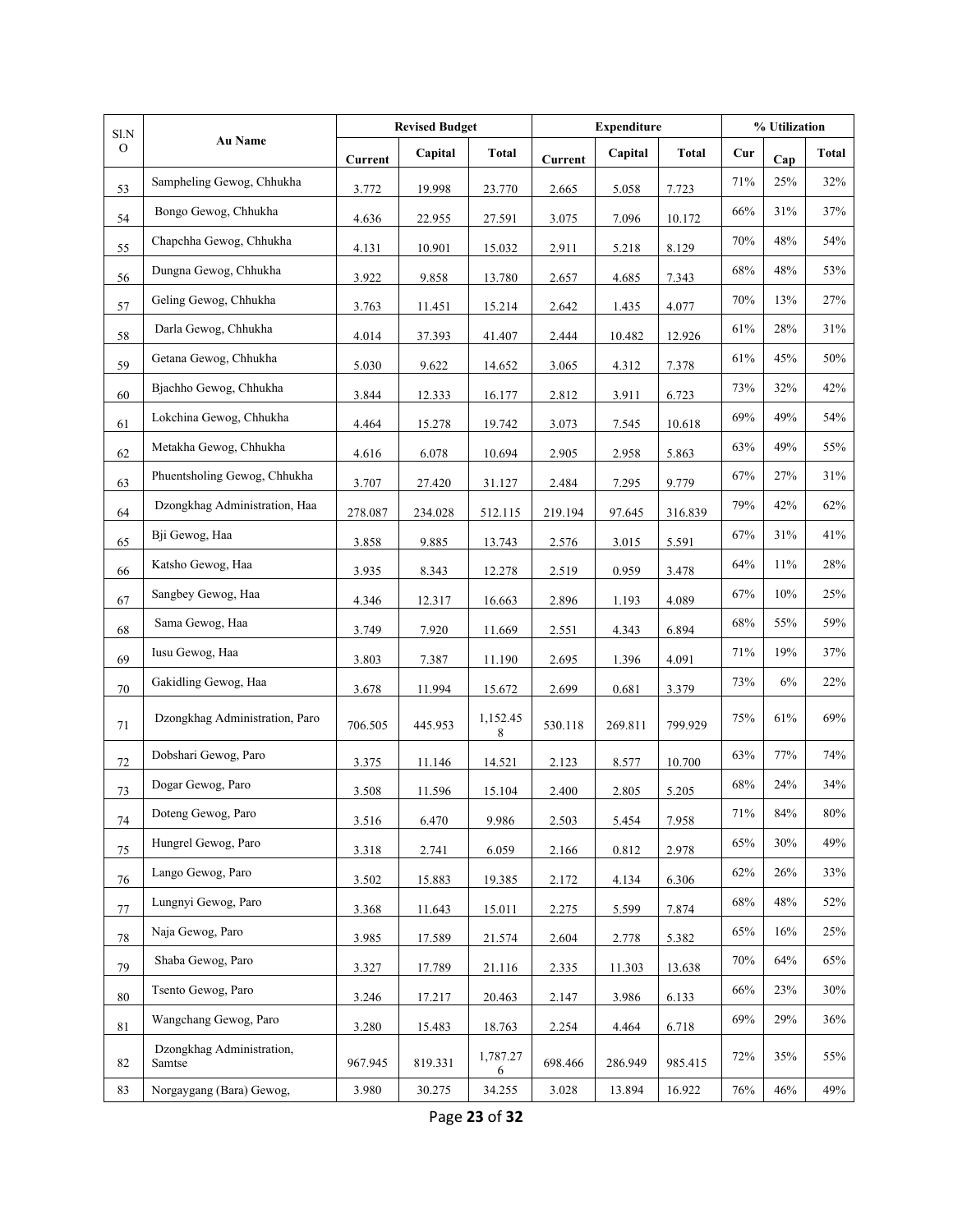| $\rm S1.N$    |                                              |         | <b>Revised Budget</b> |         |         | <b>Expenditure</b> |              |        | % Utilization |              |
|---------------|----------------------------------------------|---------|-----------------------|---------|---------|--------------------|--------------|--------|---------------|--------------|
| $\mathcal{O}$ | <b>Au Name</b>                               | Current | Capital               | Total   | Current | Capital            | <b>Total</b> | Cur    | Cap           | <b>Total</b> |
|               | Samtse                                       |         |                       |         |         |                    |              |        |               |              |
| 84            | Pemaling (Biru) Gewog, Samtse                | 3.493   | 19.158                | 22.651  | 3.051   | 12.415             | 15.467       | $87\%$ | 65%           | $68\%$       |
| 85            | Sangngacholing (Chargharey)<br>Gewog, Samtse | 4.479   | 18.793                | 23.272  | 2.694   | 8.628              | 11.322       | 60%    | 46%           | 49%          |
| 86            | Norbugang (Chengmari) Gewog,<br>Samtse       | 3.857   | 18.328                | 22.185  | 2.710   | 12.440             | 15.149       | 70%    | 68%           | 68%          |
| 87            | Denchukha Gewog, Samtse                      | 4.445   | 18.236                | 22.681  | 2.783   | 11.175             | 13.957       | 63%    | 61%           | 62%          |
| 88            | Dophuchen (Dorokha) Gewog,<br>Samtse         | 3.933   | 27.089                | 31.022  | 3.005   | 15.685             | 18.690       | 76%    | 58%           | 60%          |
| 89            | Dumteod Gewog, Samtse                        | 3.753   | 11.067                | 14.820  | 2.917   | 7.355              | 10.272       | $78\%$ | 66%           | 69%          |
| 90            | Yoedseltse Gewog, Samtse                     | 4.057   | 18.659                | 22.716  | 2.646   | 5.920              | 8.566        | 65%    | 32%           | 38%          |
| 91            | Namgaychheoling Gewog, Samtse                | 4.015   | 21.729                | 25.744  | 2.767   | 11.287             | 14.054       | 69%    | 52%           | 55%          |
| 92            | Tendu Gewog, Samtse                          | 4.003   | 27.018                | 31.021  | 2.968   | 9.936              | 12.904       | 74%    | 37%           | 42%          |
| 93            | <b>Ugyentse Gewog, Samtse</b>                | 3.923   | 8.503                 | 12.426  | 2.758   | 3.268              | 6.026        | 70%    | 38%           | 48%          |
| 94            | Phuentshopelri (Pugli) Gewog,<br>Samtse      | 4.753   | 25.949                | 30.702  | 3.132   | 8.832              | 11.964       | 66%    | 34%           | 39%          |
| 95            | Samtse Gewog, Samtse                         | 3.832   | 22.526                | 26.358  | 2.704   | 5.074              | 7.778        | 71%    | 23%           | 30%          |
| 96            | Tashicholing (Sibsu)<br>Gewog, Samtse        | 3.143   | 17.361                | 20.504  | 2.293   | 13.299             | 15.592       | 73%    | 77%           | 76%          |
| 97            | Tading Gewog, Samtse                         | 3.759   | 32.118                | 35.877  | 2.568   | 8.415              | 10.984       | 68%    | 26%           | 31%          |
| 98            | Dzongkhag Administration,<br>Tsirang         | 488.125 | 295.095               | 783.220 | 357.694 | 126.506            | 484.200      | 73%    | 43%           | 62%          |
| 99            | Patshaling (Beteni) Gewog,<br>Tsirang        | 3.662   | 9.083                 | 12.745  | 2.550   | 3.671              | 6.221        | 70%    | 40%           | 49%          |
| 100           | Dunglagang Gewog, Tsirang                    | 4.295   | 11.284                | 15.579  | 2.812   | 1.954              | 4.766        | 65%    | 17%           | 31%          |
| 101           | Barshong Gewog, Tsirang                      | 4.026   | 10.020                | 14.046  | 2.801   | 6.345              | 9.146        | 70%    | 63%           | 65%          |
| 102           | Goseling Gewog, Tsirang                      | 3.890   | 10.532                | 14.422  | 2.379   | 0.967              | 3.346        | 61%    | 9%            | 23%          |
| 103           | Rangthangling Gewog, Tsirang                 | 4.284   | 11.780                | 16.064  | 3.213   | 2.210              | 5.423        | 75%    | 19%           | 34%          |
| 104           | Kilkhorthang Gewog, Tsirang                  | 4.088   | 13.269                | 17.357  | 2.706   | 4.915              | 7.621        | $66\%$ | 37%           | 44%          |
| 105           | Mendrelgang Gewog, Tsirang                   | 4.147   | 9.984                 | 14.131  | 2.778   | 5.215              | 7.993        | 67%    | 52%           | 57%          |
| 106           | Sergithang (Pataley) Gewog,<br>Tsirang       | 4.863   | 11.117                | 15.980  | 2.826   | 3.920              | 6.747        | 58%    | 35%           | 42%          |
| 107           | Phuentenchhu Gewog, Tsirang                  | 4.272   | 10.475                | 14.747  | 3.066   | 9.309              | 12.375       | 72%    | 89%           | 84%          |
| 108           | Shemjong Gewog, Tsirang                      | 3.763   | 8.962                 | 12.725  | 2.940   | 2.586              | 5.525        | 78%    | 29%           | 43%          |
| 109           | Tsholingkhar Gewog, Tsirang                  | 3.894   | 12.325                | 16.219  | 2.795   | 8.184              | 10.979       | 72%    | 66%           | $68\%$       |
| 110           | Tsirangteod Gewog, Tsirang                   | 4.457   | 11.201                | 15.658  | 2.914   | 4.352              | 7.266        | 65%    | 39%           | 46%          |
| 111           | Dzongkhag Administration,<br>Dagana          | 493.209 | 491.348               | 984.557 | 372.057 | 121.182            | 493.239      | 75%    | 25%           | 50%          |
| 112           | Dorona Gewog, Dagana                         | 4.381   | 9.375                 | 13.756  | 2.970   | 1.790              | 4.760        | 68%    | 19%           | 35%          |
| 113           | Drujeygang Gewog, Dagana                     | 3.813   | 17.079                | 20.892  | 2.718   | 3.689              | 6.407        | 71%    | 22%           | 31%          |
| 114           | Gesarling Gewog, Dagana                      | 3.882   | 8.350                 | 12.232  | 2.815   | 5.332              | 8.147        | 73%    | 64%           | 67%          |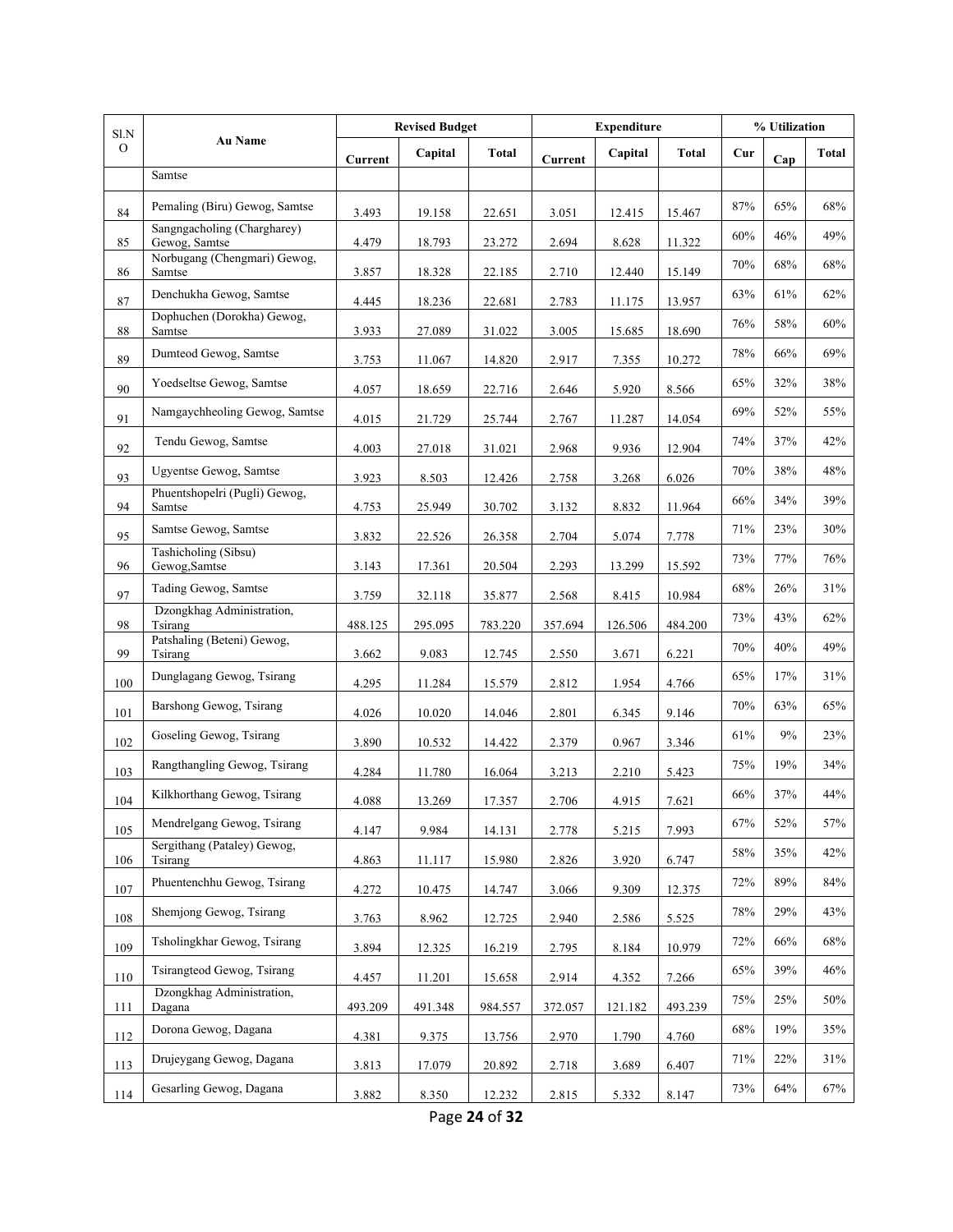| Sl.N          |                                              |         | <b>Revised Budget</b> |               |         | <b>Expenditure</b> |              |        | % Utilization |              |  |
|---------------|----------------------------------------------|---------|-----------------------|---------------|---------|--------------------|--------------|--------|---------------|--------------|--|
| $\mathcal{O}$ | <b>Au Name</b>                               | Current | Capital               | <b>Total</b>  | Current | Capital            | <b>Total</b> | Cur    | Cap           | <b>Total</b> |  |
| 115           | Goshi Gewog, Dagana                          | 3.559   | 12.382                | 15.941        | 3.003   | 5.696              | 8.699        | $84\%$ | 46%           | 55%          |  |
| 116           | Kana Gewog, Dagana                           | 3.175   | 15.896                | 19.071        | 2.402   | 8.354              | 10.757       | 76%    | 53%           | 56%          |  |
| 117           | Khebisa Gewog, Dagana                        | 3.898   | 15.331                | 19.229        | 2.492   | 2.489              | 4.981        | 64%    | 16%           | 26%          |  |
| 118           | Lajab Gewog, Dagana                          | 3.539   | 7.459                 | 10.998        | 2.620   | 4.073              | 6.693        | 74%    | 55%           | 61%          |  |
| 119           | Trashiding Gewog, Dagana                     | 3.925   | 13.717                | 17.642        | 2.903   | 8.547              | 11.450       | 74%    | 62%           | 65%          |  |
| 120           | Tsendagang Gewog, Dagana                     | 4.272   | 12.459                | 16.731        | 3.195   | 7.826              | 11.022       | 75%    | 63%           | 66%          |  |
| 121           | Tsangkha Gewog, Dagana                       | 4.871   | 10.430                | 15.301        | 4.035   | 6.883              | 10.917       | 83%    | 66%           | 71%          |  |
| 122           | Tseza Gewog, Dagana                          | 3.889   | 8.999                 | 12.888        | 2.672   | 4.949              | 7.620        | 69%    | 55%           | 59%          |  |
| 123           | Karmaling (Deorali) Gewog,<br>Dagana         | 4.080   | 8.398                 | 12.478        | 2.908   | 3.645              | 6.553        | 71%    | 43%           | 53%          |  |
| 124           | Lhamoizingkha Gewog, Dagana                  | 3.920   | 13.039                | 16.959        | 2.915   | 7.157              | 10.073       | 74%    | 55%           | 59%          |  |
| 125           | Nichula Gewog, Dagana                        | 4.009   | 9.479                 | 13.488        | 2.965   | 2.914              | 5.879        | 74%    | 31%           | 44%          |  |
| 126           | Dzongkhag Administration,<br>Punakha         | 572.456 | 438.075               | 1,010.53<br>1 | 429.176 | 147.740            | 576.916      | 75%    | 34%           | 57%          |  |
| 127           | Chhubu Gewog, Punakha                        | 3.837   | 12.289                | 16.126        | 2.814   | 4.467              | 7.282        | 73%    | 36%           | 45%          |  |
| 128           | Goenshari Gewog, Punakha                     | 3.853   | 8.279                 | 12.132        | 2.672   | 3.147              | 5.819        | 69%    | 38%           | 48%          |  |
| 129           | Guma Gewog, Punakha                          | 3.876   | 16.118                | 19.994        | 2.759   | 4.193              | 6.952        | 71%    | 26%           | 35%          |  |
| 130           | Kabjisa Gewog, Punakha                       | 3.894   | 11.631                | 15.525        | 2.878   | 5.366              | 8.244        | 74%    | 46%           | 53%          |  |
| 131           | Limbukha Gewog, Punakha                      | 4.051   | 6.749                 | 10.800        | 2.828   | 2.097              | 4.925        | 70%    | 31%           | 46%          |  |
| 132           | Shengana Gewog, Punakha                      | 3.931   | 9.347                 | 13.278        | 2.891   | 3.647              | 6.539        | 74%    | 39%           | 49%          |  |
| 133           | Talo Gewog, Punakha                          | 4.323   | 9.038                 | 13.361        | 2.883   | 3.785              | 6.668        | 67%    | 42%           | 50%          |  |
| 134           | Teowang Gewog, Punakha                       | 4.039   | 8.468                 | 12.507        | 2.737   | 3.897              | 6.634        | 68%    | 46%           | 53%          |  |
| 135           | Dzoma Gewog, Punakha                         | 4.015   | 10.247                | 14.262        | 2.790   | 4.768              | 7.558        | 69%    | 47%           | 53%          |  |
| 136           | Baap Gewog, Punakha                          | 3.972   | 15.430                | 19.402        | 2.771   | 8.691              | 11.462       | 70%    | 56%           | 59%          |  |
| 137           | Toebesa Gewog, Punakha                       | 4.048   | 11.689                | 15.737        | 2.516   | 6.771              | 9.287        | 62%    | 58%           | 59%          |  |
| 138           | Dzongkhag Administration,<br>WangduePhodrang | 648.933 | 647.731               | 1,296.66<br>4 | 488.402 | 311.871            | 800.273      | 75%    | 48%           | 62%          |  |
| 139           | Bjena Gewog, WangduePhodrang                 | 3.861   | 11.665                | 15.526        | 2.417   | 5.497              | 7.914        | 63%    | 47%           | 51%          |  |
| 140           | Dangchhu Gewog,<br>WangduePhodrang           | 4.595   | 9.106                 | 13.701        | 2.203   | 1.882              | 4.085        | 48%    | 21%           | 30%          |  |
| 141           | Daga Gewog, WangduePhodrang                  | 4.037   | 14.055                | 18.092        | 2.950   | 2.871              | 5.821        | 73%    | 20%           | 32%          |  |
| 142           | Gangteod Gewog,<br>WangduePhodrang           | 4.391   | 10.976                | 15.367        | 3.104   | 2.110              | 5.214        | 71%    | 19%           | 34%          |  |
| 143           | Gasetshogongm Gewog,<br>WangduePhodrang      | 4.104   | 13.617                | 17.721        | 2.486   | 2.525              | 5.010        | 61%    | 19%           | 28%          |  |
| 144           | Gasetshowogm Gewog,<br>WangduePhodrang       | 4.156   | 4.967                 | 9.123         | 2.798   | 0.719              | 3.517        | 67%    | 14%           | 39%          |  |
| 145           | Kazhi Gewog, WangduePhodrang                 | 4.044   | 11.134                | 15.178        | 2.718   | 2.395              | 5.113        | 67%    | 22%           | 34%          |  |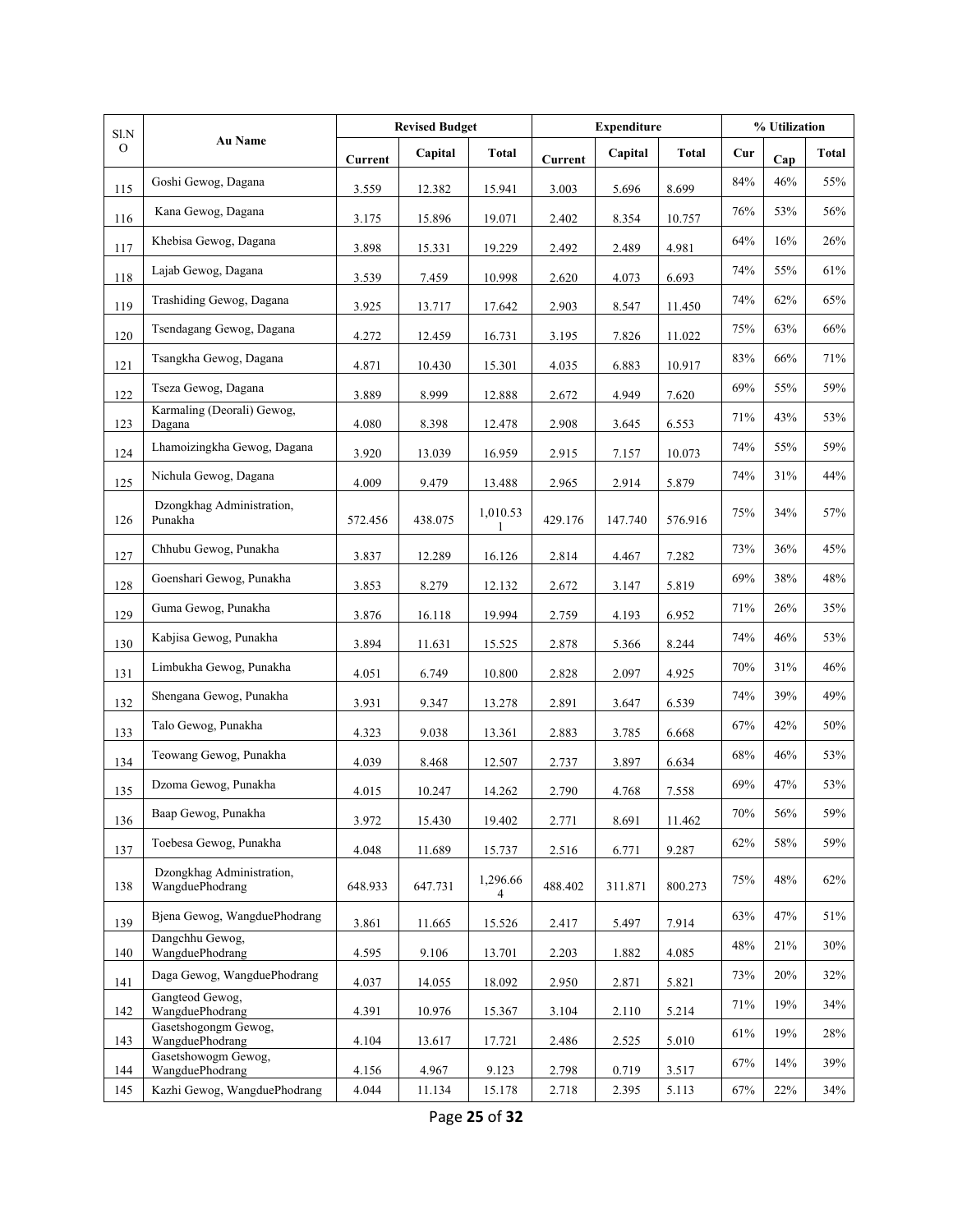|               | Sl.N<br><b>Au Name</b>                       |         | <b>Revised Budget</b> |                            |                | <b>Expenditure</b> |         |     | % Utilization |              |  |
|---------------|----------------------------------------------|---------|-----------------------|----------------------------|----------------|--------------------|---------|-----|---------------|--------------|--|
| $\mathcal{O}$ |                                              | Current | Capital               | Total                      | <b>Current</b> | Capital            | Total   | Cur | Cap           | <b>Total</b> |  |
| 146           | Nahi Gewog, WangduePhodrang                  | 4.323   | 6.791                 | 11.114                     | 3.057          | 0.327              | 3.384   | 71% | 5%            | 30%          |  |
| 147           | Nyisho Gewog,<br>WangduePhodrang             | 4.370   | 11.559                | 15.929                     | 2.687          | 0.987              | 3.674   | 61% | 9%            | 23%          |  |
| 148           | Phangyuel Gewog,<br>WangduePhodrang          | 3.990   | 7.132                 | 11.122                     | 2.515          | 0.336              | 2.852   | 63% | 5%            | 26%          |  |
| 149           | Phobji Gewog, WangduePhodrang                | 4.521   | 10.885                | 15.406                     | 2.942          | 7.205              | 10.148  | 65% | 66%           | 66%          |  |
| 150           | Rubesa Gewog, WangduePhodang                 | 4.291   | 10.766                | 15.057                     | 3.019          | 2.664              | 5.683   | 70% | 25%           | 38%          |  |
| 151           | Sephu Gewog, WangduePhodrang                 | 4.106   | 10.062                | 14.168                     | 2.616          | 5.317              | 7.933   | 64% | 53%           | 56%          |  |
| 152           | Athang Gewog,<br>WangduePhodrang             | 4.232   | 10.406                | 14.638                     | 2.740          | 2.090              | 4.830   | 65% | 20%           | 33%          |  |
|               | Thedtsho Gewog,                              |         |                       |                            |                |                    |         | 73% | 20%           | 28%          |  |
| 153           | WangduePhodrang<br>Dzongkhag Administration, | 3.740   | 19.595                | 23.335                     | 2.716          | 3.904              | 6.620   | 67% | 36%           | 55%          |  |
| 154           | Bumthang<br>Chhoekhor Gewog, Bumthang        | 406.032 | 260.058               | 666.090                    | 270.262        | 93.623             | 363.885 | 70% | 36%           | 41%          |  |
| 155           |                                              | 3.768   | 20.094                | 23.862                     | 2.620          | 7.160              | 9.779   |     |               |              |  |
| 156           | Chhumey Gewog, Bumthang                      | 3.754   | 12.144                | 15.898                     | 2.952          | 3.465              | 6.417   | 79% | 29%           | 40%          |  |
| 157           | Tang Gewog, Bumthang                         | 4.621   | 11.419                | 16.040                     | 3.366          | 6.259              | 9.625   | 73% | 55%           | 60%          |  |
| 158           | Ura Gewog, Bumthang                          | 4.298   | 8.680                 | 12.978                     | 3.205          | 2.456              | 5.661   | 75% | 28%           | 44%          |  |
| 159           | Dzongkhag Administration,<br>Sarpang         | 609.526 | 674.418               | 1,283.94<br>$\overline{4}$ | 423.393        | 276.164            | 699.557 | 69% | 41%           | 54%          |  |
| 160           | Samteyling Gewog, Sarpang                    | 4.021   | 12.557                | 16.578                     | 2.991          | 6.199              | 9.190   | 74% | 49%           | 55%          |  |
| 161           | Chhuzargang Gewog, Sarpang                   | 4.349   | 13.810                | 18.159                     | 2.503          | 0.589              | 3.093   | 58% | 4%            | 17%          |  |
| 162           | Dekidlng Gewog, Sarpang                      | 3.453   | 21.506                | 24.959                     | 2.950          | 6.588              | 9.538   | 85% | 31%           | 38%          |  |
| 163           | Chhuzom Gewog, Sarpang                       | 4.370   | 18.859                | 23.229                     | 3.285          | 3.692              | 6.977   | 75% | 20%           | 30%          |  |
| 164           | Tareythang Gewog, Sarpang                    | 4.300   | 4.180                 | 8.480                      | 2.030          | 0.305              | 2.335   | 47% | 7%            | 28%          |  |
| 165           | Gelephu Gewog, Sarpang                       | 3.971   | 16.967                | 20.938                     | 2.747          | 2.908              | 5.655   | 69% | 17%           | 27%          |  |
| 166           | Gakidling Gewog, Sarpang                     | 4.080   | 17.834                | 21.914                     | 3.014          | 8.958              | 11.972  | 74% | 50%           | 55%          |  |
| 167           | Jigmedchheoling Gewog, Sarpang               | 4.362   | 23.220                | 27.582                     | 2.740          | 5.177              | 7.917   | 63% | 22%           | 29%          |  |
| 168           | Umling Gewog, Sarpang                        | 4.347   | 8.983                 | 13.330                     | 2.704          | 1.364              | 4.068   | 62% | 15%           | 31%          |  |
| 169           | Singye Gewog, Sarpang                        | 4.411   | 10.091                | 14.502                     | 3.289          | 6.444              | 9.734   | 75% | 64%           | 67%          |  |
| 170           | Shompangkha Gewog, Sarpang                   | 4.008   | 6.813                 | 10.821                     | 2.868          | 2.941              | 5.809   | 72% | 43%           | 54%          |  |
| 171           | Sershong Gewog, Sarpang                      | 4.058   | 9.413                 | 13.471                     | 2.429          | 0.754              | 3.182   | 60% | $8\%$         | 24%          |  |
| 172           | Dzongkhag Administration,<br>Zhemgang        | 456.240 | 458.736               | 914.976                    | 336.843        | 207.360            | 544.203 | 74% | 45%           | 59%          |  |
| 173           | Bardo Gewog, Zhemgang                        | 3.984   | 19.051                | 23.035                     | 2.416          | 17.080             | 19.496  | 61% | 90%           | 85%          |  |
| 174           | Bjoka Gewog, Zhemgang                        | 4.129   | 12.186                | 16.315                     | 2.655          | 2.326              | 4.982   | 64% | 19%           | 31%          |  |
| 175           | Nangkor Gewog, Zhemgang                      | 4.954   | 16.880                | 21.834                     | 3.758          | 8.053              | 11.811  | 76% | 48%           | 54%          |  |
| 176           | Ngangla Gewog, Zhemgang                      | 3.588   | 15.658                | 19.246                     | 2.493          | 10.989             | 13.482  | 69% | 70%           | 70%          |  |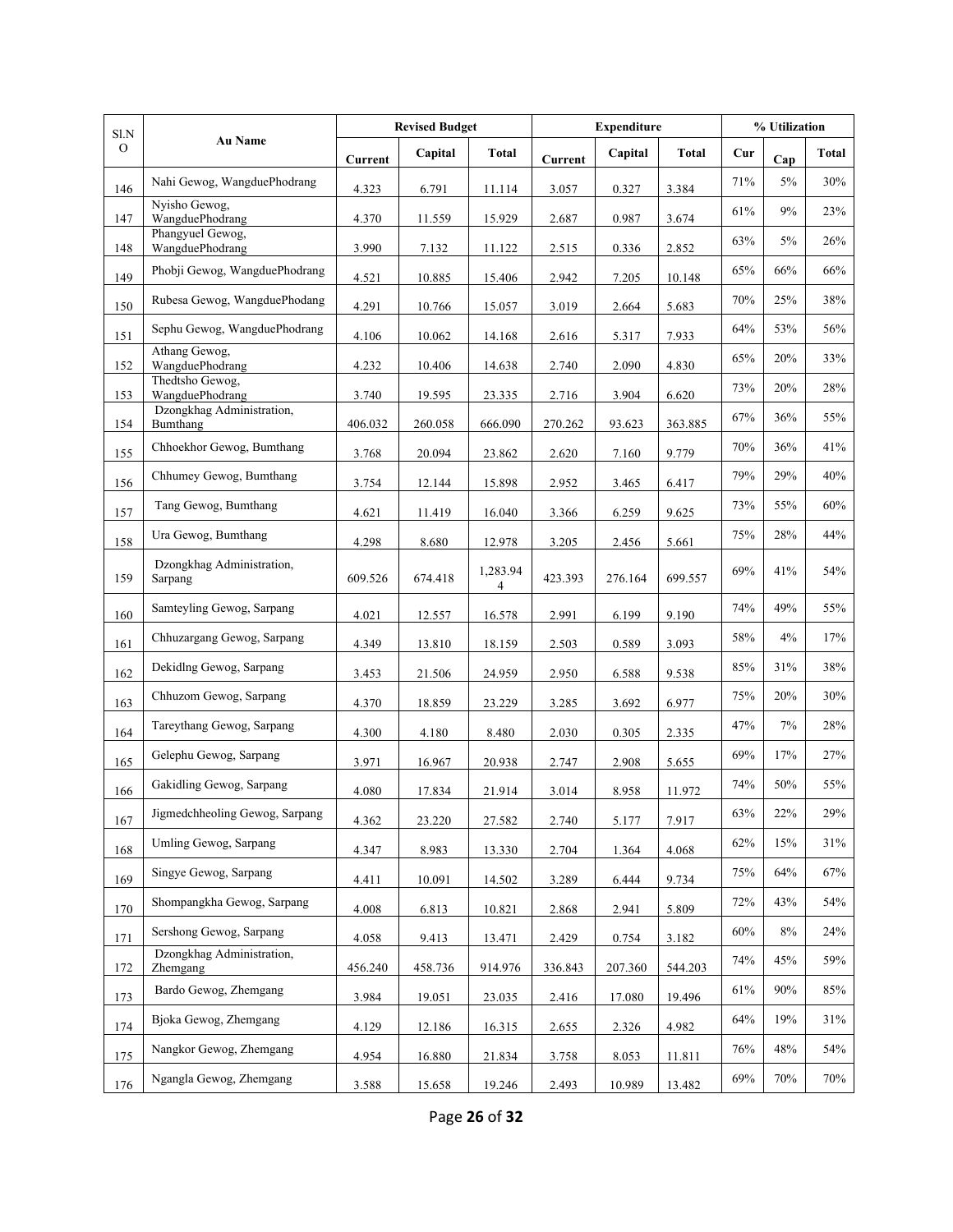| Sl.N          | <b>Au Name</b>                        | <b>Revised Budget</b> |         |               | <b>Expenditure</b> | % Utilization |         |        |     |              |
|---------------|---------------------------------------|-----------------------|---------|---------------|--------------------|---------------|---------|--------|-----|--------------|
| $\mathcal{O}$ |                                       | Current               | Capital | <b>Total</b>  | Current            | Capital       | Total   | Cur    | Cap | <b>Total</b> |
| 177           | Phangkhar Gewog, Zhemgang             | 3.717                 | 12.561  | 16.278        | 2.811              | 7.618         | 10.429  | 76%    | 61% | 64%          |
| 178           | Shingkhar Gewog, Zhemgang             | 3.965                 | 14.789  | 18.754        | 2.669              | 5.639         | 8.308   | 67%    | 38% | 44%          |
| 179           | Trong Gewog, Zhemgang                 | 3.875                 | 15.714  | 19.589        | 2.734              | 10.014        | 12.748  | 71%    | 64% | 65%          |
| 180           | Goshing Gewog, Zhemgang               | 4.055                 | 14.596  | 18.651        | 2.603              | 9.098         | 11.701  | 64%    | 62% | 63%          |
| 181           | Dzongkhag Administration,<br>Trongsa  | 330.737               | 338.969 | 669.706       | 246.941            | 138.524       | 385.465 | 75%    | 41% | 58%          |
| 182           | Drakteng Gewog, Trongsa               | 3.871                 | 17.696  | 21.567        | 2.739              | 10.338        | 13.078  | 71%    | 58% | $61\%$       |
| 183           | Korphu Gewog, Trongsa                 | 4.184                 | 8.250   | 12.434        | 2.699              | 2.919         | 5.618   | 65%    | 35% | 45%          |
| 184           | Langthel Gewog, Trongsa               | 4.355                 | 18.742  | 23.097        | 2.830              | 10.195        | 13.024  | 65%    | 54% | 56%          |
| 185           | Nubi Gewog, Trongsa                   | 4.142                 | 18.316  | 22.458        | 2.904              | 9.311         | 12.215  | 70%    | 51% | 54%          |
| 186           | Tangsibji Gewog, Trongsa              | 3.938                 | 10.054  | 13.992        | 2.668              | 2.924         | 5.592   | 68%    | 29% | 40%          |
| 187           | Dzongkhag Administration,<br>Lhuentse | 329.209               | 325.174 | 654.383       | 251.082            | 162.437       | 413.519 | 76%    | 50% | 63%          |
| 188           | Gangzur Gewog, Lhuentse               | 3.602                 | 17.183  | 20.785        | 2.811              | 4.554         | 7.366   | 78%    | 27% | 35%          |
| 189           | Jarey Gewog, Lhuentse                 | 4.593                 | 10.024  | 14.617        | 3.198              | 4.280         | 7.478   | 70%    | 43% | 51%          |
| 190           | Khoma Gewog, Lhuentse                 | 3.928                 | 14.350  | 18.278        | 2.962              | 5.815         | 8.777   | 75%    | 41% | $48\%$       |
| 191           | Kurteod Gewog, Lhuentse               | 5.397                 | 7.326   | 12.723        | 2.916              | 1.371         | 4.287   | 54%    | 19% | 34%          |
| 192           | Minjay Gewog, Lhuentse                | 4.161                 | 10.043  | 14.204        | 3.030              | 3.192         | 6.222   | 73%    | 32% | 44%          |
| 193           | Menbi Gewog, Lhuentse                 | 3.917                 | 13.883  | 17.800        | 2.886              | 4.361         | 7.247   | 74%    | 31% | 41%          |
| 194           | Metsho Gewog, Lhuentse                | 4.388                 | 9.179   | 13.567        | 3.514              | 4.347         | 7.861   | 80%    | 47% | 58%          |
| 195           | Tsenkhar Gewog, Lhuentse              | 3.897                 | 16.544  | 20.441        | 2.768              | 4.506         | 7.274   | 71%    | 27% | 36%          |
| 196           | Dzongkhag Administration,<br>Mongar   | 708.104               | 550.515 | 1,258.61<br>9 | 530.415            | 265.162       | 795.577 | 75%    | 48% | 63%          |
| 197           | Balam Gewog, Mongar                   | 4.254                 | 7.561   | 11.815        | 3.066              | 3.246         | 6.312   | 72%    | 43% | 53%          |
| 198           | Chhali Gewog, Mongar                  | 3.995                 | 13.888  | 17.883        | 2.663              | 2.427         | 5.091   | 67%    | 17% | 28%          |
| 199           | Chaskhar Gewog, Mongar                | 4.304                 | 11.173  | 15.477        | 3.062              | 2.143         | 5.205   | 71%    | 19% | 34%          |
| 200           | Drametse Gewog, Mongar                | 4.527                 | 15.494  | 20.021        | 2.707              | 2.837         | 5.544   | 60%    | 18% | 28%          |
| 201           | Drepung Gewog, Mongar                 | 4.475                 | 10.453  | 14.928        | 2.679              | 4.954         | 7.633   | $60\%$ | 47% | 51%          |
| 202           | Gongdue Gewog, Mongar                 | 4.630                 | 13.472  | 18.102        | 2.840              | 2.176         | 5.016   | 61%    | 16% | 28%          |
| 203           | Jurmey Gewog, Mongar                  | 4.483                 | 13.741  | 18.224        | 2.294              | 1.617         | 3.911   | 51%    | 12% | 21%          |
| 204           | Kengkhar Gewog, Mongar                | 5.042                 | 14.098  | 19.140        | 3.799              | 5.994         | 9.793   | 75%    | 43% | 51%          |
| $205\,$       | Mongar Gewog, Mongar                  | 4.103                 | 21.677  | 25.780        | 3.034              | 2.373         | 5.407   | 74%    | 11% | 21%          |
| 206           | Ngatshang Gewog, Mongar               | 3.963                 | 10.723  | 14.686        | 3.029              | 9.405         | 12.434  | 76%    | 88% | 85%          |
| 207           | Saleng Gewog, Mongar                  | 4.016                 | 13.794  | 17.810        | 2.922              | 3.248         | 6.170   | 73%    | 24% | 35%          |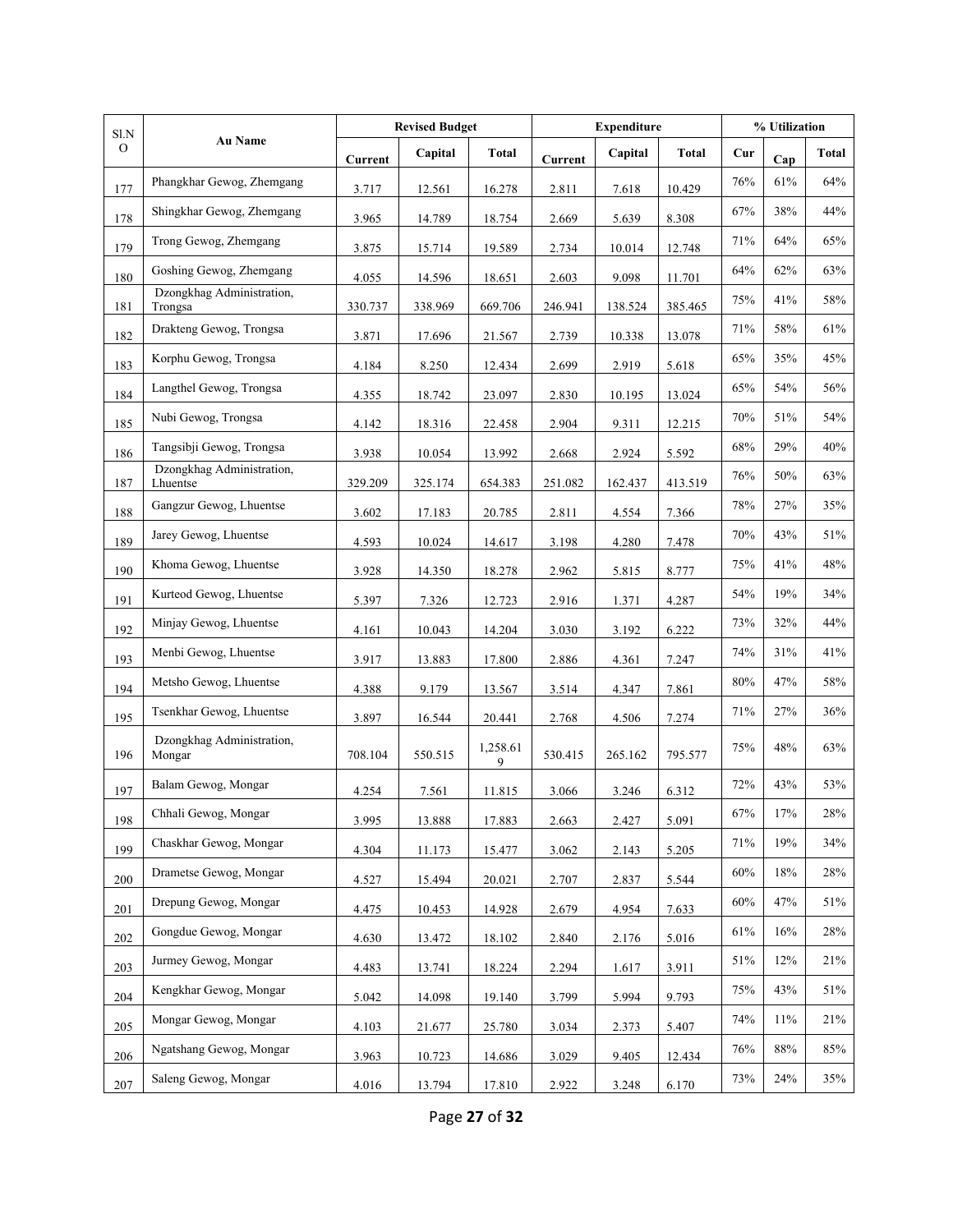| Sl.N          | Au Name                                      | <b>Revised Budget</b> |         |                              | <b>Expenditure</b> | % Utilization |              |     |       |       |
|---------------|----------------------------------------------|-----------------------|---------|------------------------------|--------------------|---------------|--------------|-----|-------|-------|
| $\mathcal{O}$ |                                              | <b>Current</b>        | Capital | <b>Total</b>                 | Current            | Capital       | <b>Total</b> | Cur | Cap   | Total |
| 208           | Sherimuhung Gewog, Mongar                    | 4.435                 | 15.496  | 19.931                       | 2.591              | 8.154         | 10.745       | 58% | 53%   | 54%   |
| 209           | Silambi Gewog, Mongar                        | 5.790                 | 12.370  | 18.160                       | 3.152              | 7.898         | 11.050       | 54% | 64%   | 61%   |
| 210           | Thangrong Gewog, Mongar                      | 4.583                 | 12.891  | 17.474                       | 2.464              | 1.312         | 3.776        | 54% | 10%   | 22%   |
| 211           | Tsakaling Gewog, Mongar                      | 4.182                 | 13.754  | 17.936                       | 2.747              | 1.085         | 3.832        | 66% | $8\%$ | 21%   |
| 212           | Tsamang Gewog, Mongar                        | 4.422                 | 10.307  | 14.729                       | 3.113              | 1.244         | 4.357        | 70% | 12%   | 30%   |
| 213           | Narang Gewog, Mongar                         | 4.565                 | 11.342  | 15.907                       | 2.781              | 6.025         | 8.807        | 61% | 53%   | 55%   |
| 214           | Dzongkhag Administration, Pema<br>Gatshel    | 489.443               | 553.906 | 1,043.34<br>9                | 377.531            | 234.225       | 611.756      | 77% | 42%   | 59%   |
| 215           | Chongshing Gewog, Pema Gatshel               | 4.371                 | 9.972   | 14.343                       | 3.024              | 2.742         | 5.767        | 69% | 28%   | 40%   |
| 216           | Chhimung Gewog, Pema Gatshel                 | 3.998                 | 8.969   | 12.967                       | 2.760              | 1.877         | 4.637        | 69% | 21%   | 36%   |
| 217           | Dungmin Gewog, Pema Gatshel                  | 4.142                 | 11.810  | 15.952                       | 3.032              | 3.355         | 6.387        | 73% | 28%   | 40%   |
| 218           | Khar Gewog, Pema Gatshel                     | 4.250                 | 11.682  | 15.932                       | 2.851              | 1.346         | 4.197        | 67% | 12%   | 26%   |
| 219           | Shumar Gewog, Pema Gatshel                   | 3.814                 | 15.548  | 19.362                       | 2.763              | 4.591         | 7.354        | 72% | 30%   | 38%   |
| 220           | Yurung Gewog, Pema Gatshel                   | 3.905                 | 9.530   | 13.435                       | 2.875              | 3.456         | 6.331        | 74% | 36%   | 47%   |
| 221           | Zobel Gewog, Pema Gatshel                    | 3.743                 | 11.806  | 15.549                       | 2.643              | 0.510         | 3.153        | 71% | 4%    | 20%   |
| 222           | Dechhenling Gewog, Pema<br>Gatshel           | 4.763                 | 18.539  | 23.302                       | 3.095              | 2.097         | 5.192        | 65% | 11%   | 22%   |
| 223           | Norbugang Gewog, Pema Gatshel                | 3.835                 | 17.109  | 20.944                       | 2.825              | 8.541         | 11.365       | 74% | 50%   | 54%   |
| 224           | Nanong Gewog, Pema Gatshel                   | 4.749                 | 13.996  | 18.745                       | 3.176              | 5.941         | 9.117        | 67% | 42%   | 49%   |
| 225           | Choekhorling Gewog, Pema<br>Gatshel          | 4.089                 | 9.583   | 13.672                       | 2.675              | 5.343         | 8.018        | 65% | 56%   | 59%   |
| 226           | Dzongkhag Administration,<br>SamdrupJongkhar | 567.454               | 534.236 | 1,101.69<br>$\boldsymbol{0}$ | 424.356            | 239.440       | 663.797      | 75% | 45%   | 60%   |
| 227           | Phuentshothang Gewog,<br>SamdrupJongkhar     | 4.199                 | 16.671  | 20.870                       | 2.941              | 2.296         | 5.236        | 70% | 14%   | 25%   |
| 228           | Pemathang Gewog,<br>SamdrupJongkhar          | 4.092                 | 9.696   | 13.788                       | 2.556              | 0.807         | 3.363        | 62% | $8\%$ | 24%   |
| 229           | Gomdar Gewog,<br>SamdrupJongkhar             | 4.231                 | 20.166  | 24.397                       | 2.734              | 3.804         | 6.539        | 65% | 19%   | 27%   |
| 230           | Wangphu Gewog,<br>SamdrupJongkhar            | 4.262                 | 16.784  | 21.046                       | 2.834              | 0.223         | 3.057        | 67% | $1\%$ | 15%   |
| 231           | Langchenphu Gewog,<br>SamdrupJongkhar        | 3.561                 | 8.041   | 11.602                       | 2.859              | 1.614         | 4.474        | 80% | 20%   | 39%   |
| 232           | Lauri Gewog, SamdrupJongkhar                 | 3.645                 | 25.231  | 28.876                       | 2.810              | 2.007         | 4.817        | 77% | $8\%$ | 17%   |
| 233           | Martshala Gewog,<br>SamdrupJongkhar          | 4.455                 | 16.711  | 21.166                       | 2.852              | 4.776         | 7.628        | 64% | 29%   | 36%   |
| 234           | Dewathang Gewog,<br>SamdrupJongkhar          | 3.783                 | 12.703  | 16.486                       | 2.970              | 1.733         | 4.704        | 79% | 14%   | 29%   |
| 235           | Orong Gewog, SamdrupJongkhar                 | 4.574                 | 15.548  | 20.122                       | 3.064              | 2.231         | 5.295        | 67% | 14%   | 26%   |
| 236           | Samrang Gewog,<br>SamdrupJongkhar            | 3.284                 | 4.384   | 7.668                        | 2.181              | 0.722         | 2.903        | 66% | 16%   | 38%   |
| 237           | Serthi Gewog, SamdrupJongkhar                | 3.621                 | 14.394  | 18.015                       | 2.523              | 5.057         | 7.580        | 70% | 35%   | 42%   |
| 238           | Dzongkhag Administration,<br>Trashigang      | 1,015.12              | 771.869 | 1,786.99                     | 746.244            | 306.618       | 1,052.86     | 74% | 40%   | 59%   |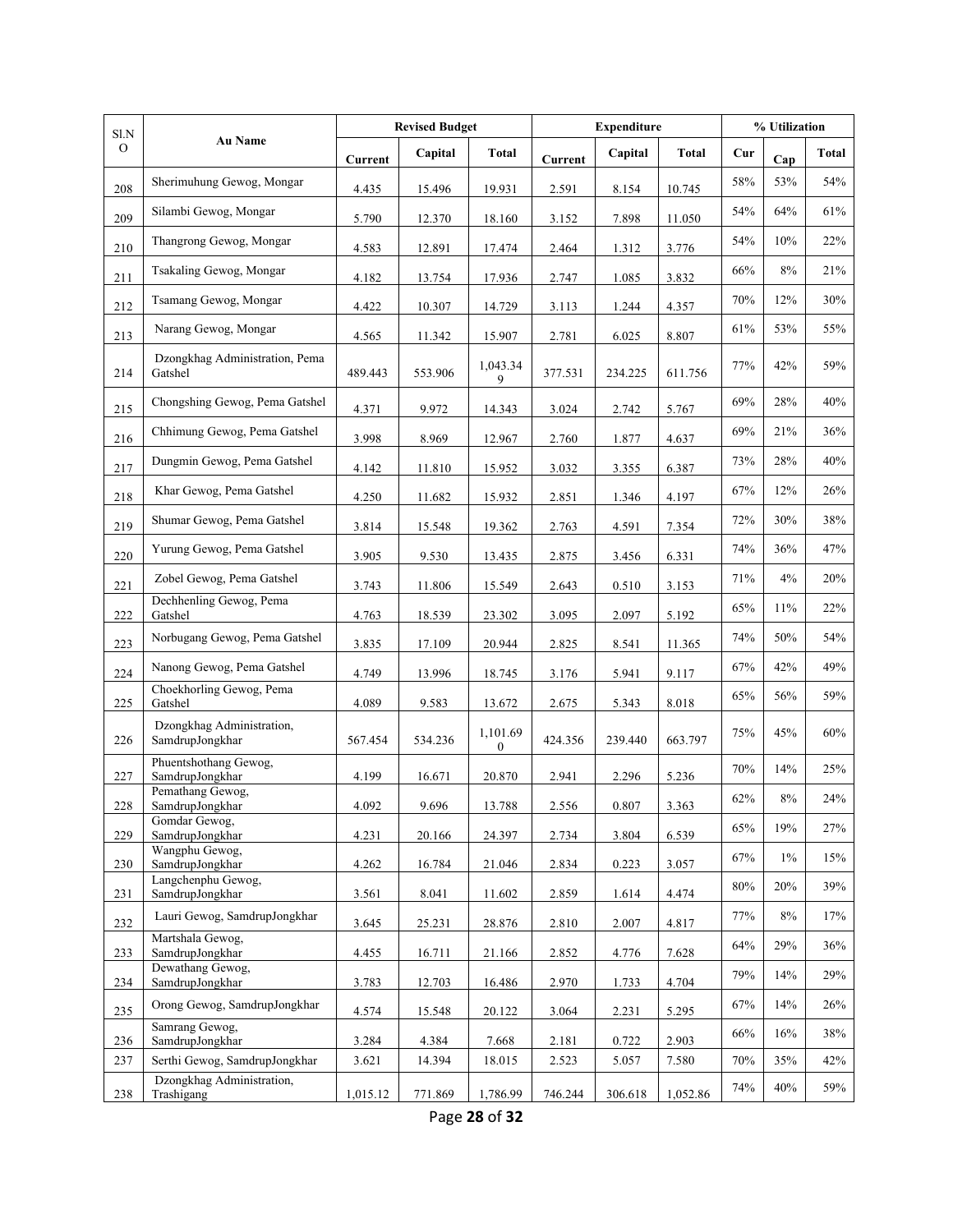| $\rm S1.N$    | <b>Au Name</b>                              | <b>Revised Budget</b> |         |                | <b>Expenditure</b> | % Utilization |                |        |     |              |
|---------------|---------------------------------------------|-----------------------|---------|----------------|--------------------|---------------|----------------|--------|-----|--------------|
| $\mathcal{O}$ |                                             | Current               | Capital | Total          | Current            | Capital       | Total          | Cur    | Cap | <b>Total</b> |
|               |                                             | 5                     |         | $\overline{4}$ |                    |               | $\overline{2}$ |        |     |              |
| 239           | Bartsham Gewog, Trashigang                  | 4.623                 | 11.341  | 15.964         | 3.253              | 3.107         | 6.360          | $70\%$ | 27% | $40\%$       |
| 240           | Bidung Gewog, Trashigang                    | 4.199                 | 9.473   | 13.672         | 2.718              | 1.289         | 4.007          | 65%    | 14% | 29%          |
| 241           | Kanglung Gewog, Trashigang                  | 3.857                 | 20.437  | 24.294         | 2.768              | 9.216         | 11.984         | 72%    | 45% | 49%          |
| 242           | Kangpara Gewog, Trashigang                  | 5.118                 | 15.615  | 20.733         | 3.706              | 6.530         | 10.237         | 72%    | 42% | 49%          |
| 243           | Khaling Gewog, Trashigang                   | 4.292                 | 15.067  | 19.359         | 3.143              | 3.935         | 7.078          | 73%    | 26% | 37%          |
| 244           | Lumang Gewog, Trashigang                    | 4.461                 | 22.524  | 26.985         | 3.449              | 2.173         | 5.622          | 77%    | 10% | 21%          |
| 245           | Merak Gewog, Trashigang                     | 4.126                 | 15.195  | 19.321         | 2.974              | 3.160         | 6.134          | 72%    | 21% | 32%          |
| 246           | Yangnyer Gewog, Trashigang                  | 4.693                 | 14.992  | 19.685         | 3.468              | 2.833         | 6.302          | 74%    | 19% | 32%          |
| 247           | Phongmey Gewog, Trashigang                  | 4.109                 | 15.564  | 19.673         | 3.104              | 10.046        | 13.150         | 76%    | 65% | 67%          |
| 248           | Radhi Gewog, Trashigang                     | 3.946                 | 15.445  | 19.391         | 2.805              | 2.965         | 5.770          | 71%    | 19% | 30%          |
| 249           | Sakteng Gewog, Trashigang                   | 4.040                 | 26.702  | 30.742         | 2.974              | 1.709         | 4.683          | 74%    | 6%  | 15%          |
| 250           | Samkhar Gewog, Trashigang                   | 3.858                 | 15.843  | 19.701         | 3.186              | 3.914         | 7.100          | 83%    | 25% | 36%          |
| 251           | Shongphu Gewog, Trashigang                  | 3.910                 | 14.176  | 18.086         | 2.894              | 3.500         | 6.393          | 74%    | 25% | 35%          |
| 252           | Thrimshing Gewog, Trashigang                | 4.361                 | 12.274  | 16.635         | 3.134              | 5.579         | 8.712          | 72%    | 45% | 52%          |
| 253           | Udzorong Gewog, Trashigang                  | 4.557                 | 15.982  | 20.539         | 3.357              | 7.245         | 10.602         | 74%    | 45% | 52%          |
| 254           | Dzongkhag Administration,<br>Thimphu        | 322.800               | 339.622 | 662.422        | 229.215            | 137.890       | 367.105        | 71%    | 41% | 55%          |
| 255           | Soe Gewog, Thimphu                          | 3.986                 | 3.813   | 7.799          | 3.020              | 0.297         | 3.317          | 76%    | 8%  | 43%          |
| 256           | Chang Gewog, Thimphu                        | 3.689                 | 16.080  | 19.769         | 2.722              | 6.431         | 9.153          | 74%    | 40% | 46%          |
| 257           | Dagala Gewog, Thimphu                       | 3.927                 | 8.344   | 12.271         | 2.710              | 3.866         | 6.575          | 69%    | 46% | 54%          |
| 258           | Gayney Gewog, Thimphu                       | 4.916                 | 5.746   | 10.662         | 3.139              | 0.446         | 3.585          | 64%    | 8%  | 34%          |
| 259           | Kawang Gewog, Thimphu                       | 4.015                 | 18.533  | 22.548         | 3.013              | 9.942         | 12.955         | 75%    | 54% | 57%          |
| 260           | Lingzhi Gewog, Thimphu                      | 3.657                 | 6.105   | 9.762          | 2.760              | 0.994         | 3.754          | 75%    | 16% | 38%          |
| 261           | Mewang Gewog, Thimphu                       | 3.712                 | 18.408  | 22.120         | 2.844              | 7.428         | 10.273         | 77%    | 40% | 46%          |
| 262           | Naro Gewog, Thimphu                         | 3.777                 | 4.202   | 7.979          | 2.868              | 1.670         | 4.538          | 76%    | 40% | 57%          |
| 263           | Dzongkhag Administration, Gasa              | 193.877               | 249.014 | 442.891        | 111.503            | 99.510        | 211.013        | 58%    | 40% | 48%          |
| 264           | Geonkhamed Gewog, Gasa                      | 3.917                 | 4.835   | 8.752          | 2.892              | 0.960         | 3.851          | 74%    | 20% | 44%          |
| 265           | Geonkhateod Gewog, Gasa                     | 3.983                 | 4.035   | 8.018          | 2.677              | 1.810         | 4.486          | 67%    | 45% | 56%          |
| 266           | Laya Gewog, Gasa                            | 3.803                 | 15.749  | 19.552         | 2.717              | 4.167         | 6.884          | 71%    | 26% | 35%          |
| 267           | Lunana Gewog, Gasa                          | 3.835                 | 13.101  | 16.936         | 2.769              | 1.689         | 4.457          | 72%    | 13% | 26%          |
| 268           | Dzongkhag Administration,<br>Trashi Yangtse | 442.221               | 278.800 | 721.021        | 340.006            | 182.506       | 522.512        | 77%    | 65% | 72%          |
| 269           | Bumdeling Gewog, Trashi<br>Yangtse          | 3.320                 | 19.676  | 22.996         | 2.438              | 2.258         | 4.696          | 73%    | 11% | 20%          |